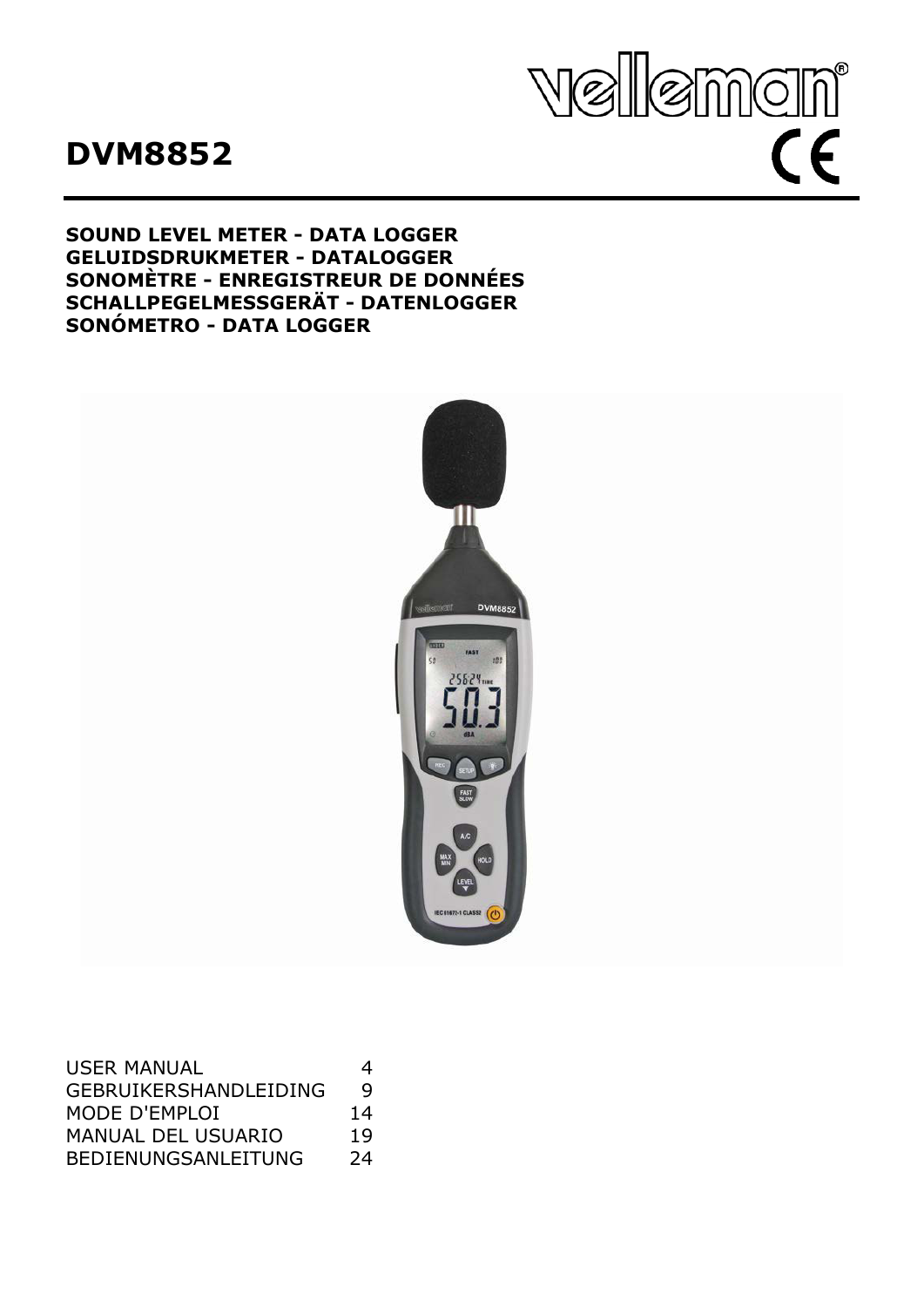## <span id="page-1-2"></span><span id="page-1-1"></span>**DVM8852**

<span id="page-1-0"></span>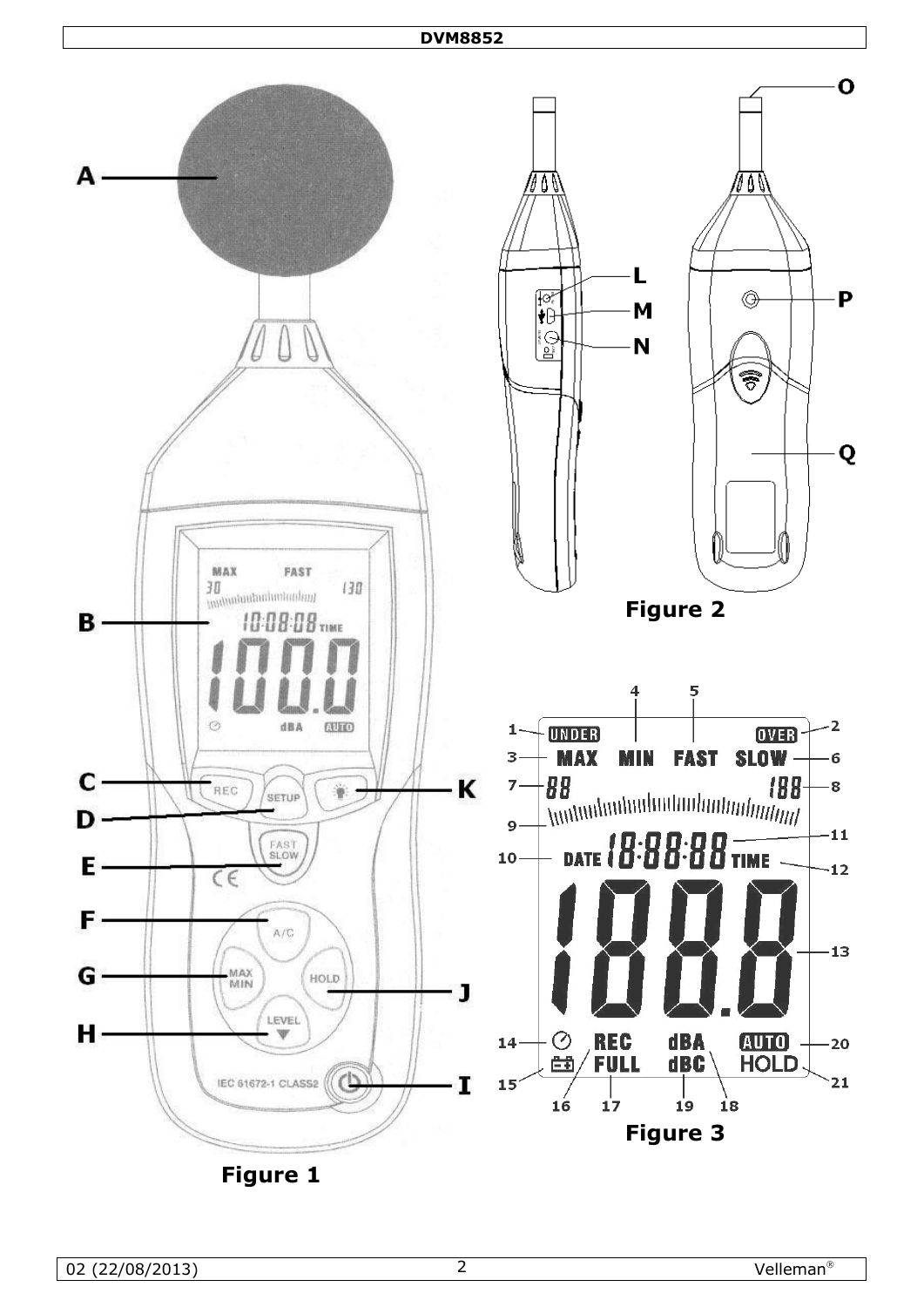#### **DVM8852**



**Figure 4** 

<span id="page-2-0"></span>

<span id="page-2-1"></span>**Figure 5**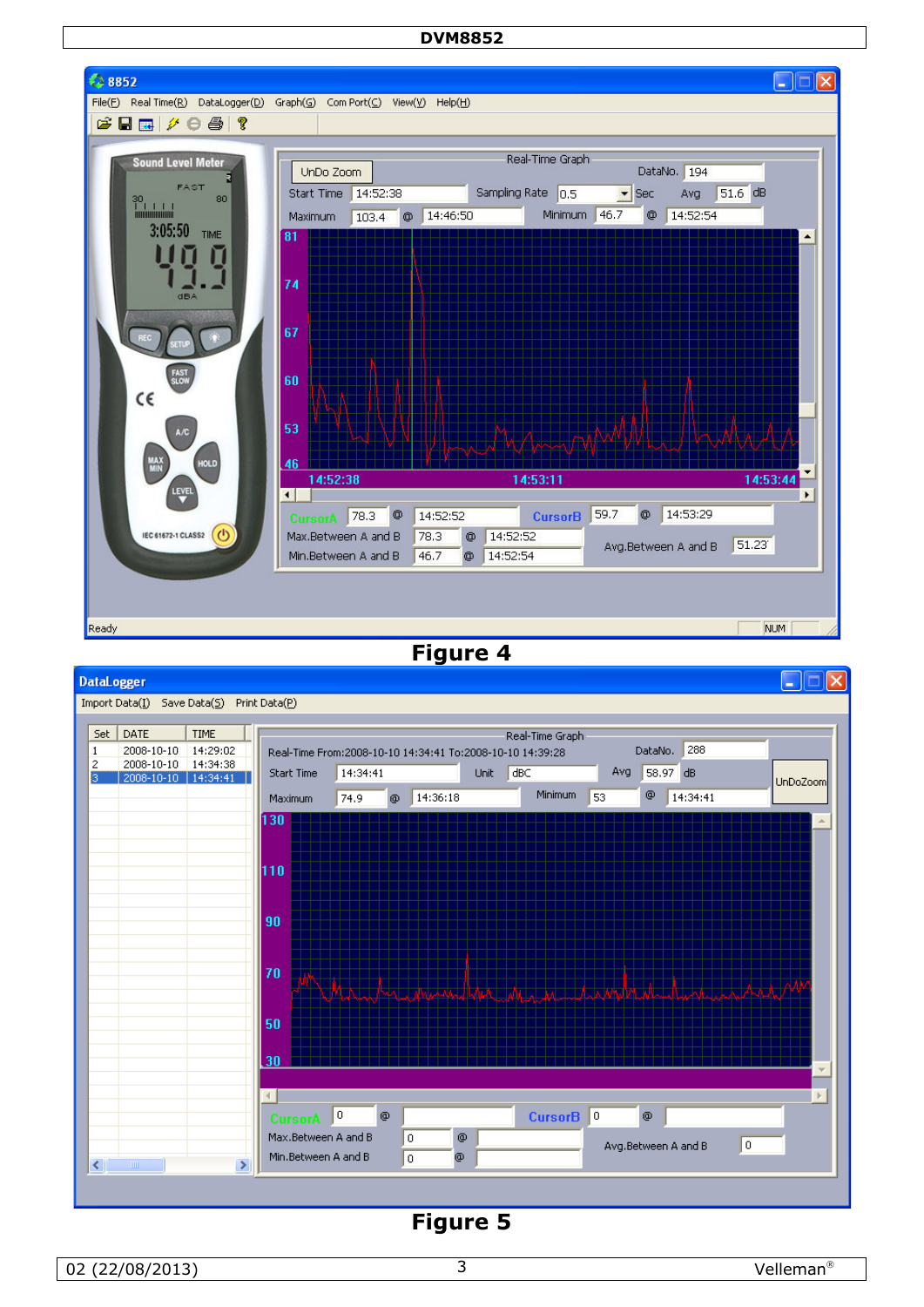# **User manual**

## 1. **Introduction**

## **To all residents of the European Union**

#### **Important environmental information about this product**



This symbol on the device or the package indicates that disposal of the device after its lifecycle could harm the environment. Do not dispose of the unit (or batteries) as unsorted municipal waste; it should be taken to a specialized company for recycling. This device should be returned to your distributor or to a local recycling service. Respect the local environmental rules.

**If in doubt, contact your local waste disposal authorities.**

Thank you for choosing Velleman! Please read the manual thoroughly before bringing this device into service. If the device was damaged in transit, do not install or use it and contact your dealer. Damage caused by disregard of certain guidelines in this manual is not covered by the warranty and the dealer will not accept responsibility for any ensuing defects or problems.

## 2. **Safety Instructions**



Keep the device away from children and unauthorised users.

Keep the sound level meter away from rain, moisture, splashing and dripping liquids.

Protected the meter against extreme heat and dust. Do not use in area's where altitude > 2,000m.

- Damage caused by disregard of certain guidelines in this manual is not covered by the warranty and the dealer will not accept responsibility for any ensuing defects or problems.
- Note that damage caused by user modifications to the device is not covered by the warranty.

## 3. **General Guidelines**

- Protect this device from shocks and abuse. Avoid brute force when operating the device.
- Familiarise yourself with the functions of the device before actually using it.
- All modifications of the device are forbidden for safety reasons.
- Only use the device for its intended purpose. Using the device in an unauthorised way will void the warranty.
- There are no user-serviceable parts inside. Refer to an authorized dealer for spare parts.

## 4. **Features**

- cannot be used for official sound measurements
- with Windows® software and Mac® / Linux® USB drivers
- 32,700 records data logger
- bar graph indication
- max/min function
- over and under range display
- auto ranging: 30 130 dB
- clock display
- resolution: 0.1 dB
- level range display
- AC/DC signal output
- auto power off
- fast & slow response
- AC/DC signal output for connection to analyser or X-Y recorder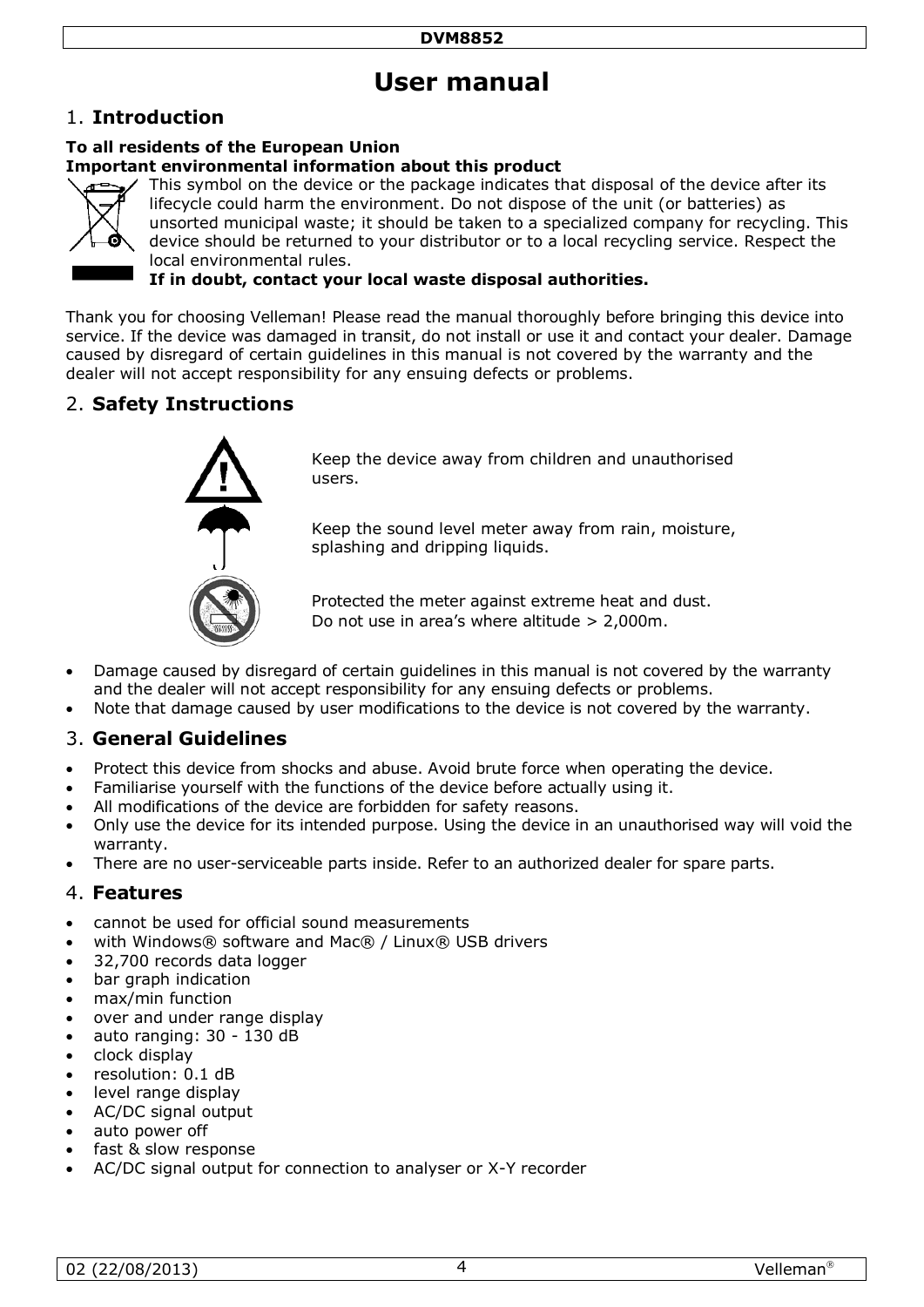## 5. **Overview**

General: refer to the [Figure 1](#page-1-0) and [Figure 2](#page-1-1) on page [2](#page-1-0) of this manual.

| A | windscreen                    | J | hold button          |
|---|-------------------------------|---|----------------------|
| в | LCD display                   | K | backlight button     |
|   | record start/stop button      |   | external 9VDC jack   |
| D | setup button                  | м | USB mini-B connector |
| Е | mode select button            | N | AC/DC output jack    |
|   | signal weighing select button | Ο | pick-up element      |
| G | max/min capture button        | P | tripod mounting hole |
| н | range/level select button     | Ο | battery cover        |
|   | power on/off button           |   |                      |

LCD-display: refer to [Figure 3](#page-1-2) on page [2](#page-1-0) of this manual.

| 1              |             | the current measurement is below the selected range                  |  |
|----------------|-------------|----------------------------------------------------------------------|--|
| $\overline{2}$ |             | the current measurement is above the selected range                  |  |
| 3              | <b>MAX</b>  | the maximum noise level is being measured                            |  |
| 4              | <b>MIN</b>  | the minimum noise level is being measured                            |  |
| 5              | <b>FAST</b> | fast measurement mode, measurement every 125ms                       |  |
| 6              | <b>SLOW</b> | slow measurement mode, measurement every 1s                          |  |
| 7              | 88          | range indicator, lower limit                                         |  |
| 8              | 188         | range indicator, lower limit                                         |  |
| 9              | bar graph   | scale depends on selected range (low, medium, high, auto)            |  |
| 10             | <b>DATE</b> | only displayed during setup                                          |  |
| 11             | 18:88:88    | shows time during normal operation, shows set-up codes during set-up |  |
| 12             | <b>TIME</b> | indicates time display                                               |  |
| 13             | 188.8       | measured sound level                                                 |  |
| 14             | Ø           | auto-power off mode enabled                                          |  |
| 15             | 曲           | low battery indication, replace battery                              |  |
| 16             | <b>REC</b>  | datalogger enabled, data is being stored                             |  |
| 17             | <b>FULL</b> | datalogger memory is full, connect meter to PC to save/clear memory  |  |
| 18             | <b>dBA</b>  | A-weighted mode                                                      |  |
| 19             | $d$ BC      | C-weighted mode                                                      |  |
| 20             |             | automatic range selection                                            |  |
| 21             | <b>HOLD</b> | hold mode, displayed value frozen                                    |  |

## 6. **Operation**

#### **General**

- Slide the windscreen **[A]** over the pick-up element **[O]** to avoid erroneous measurements due to strong winds.
- Switch the sound meter on by pressing the power on/off button **[I]**.
- Select the sound pressure range with the range/level select button **[H]**. Ranges are indicated on the display **[7]**, **[8]** and **[20]**. The bar graph **[9]** scale depends on the selected range.

| [7] | [8] | range      |
|-----|-----|------------|
| 30  | 80  | low        |
| 50  | 100 | medium     |
| 80  | 130 | high       |
| 30  | 130 | auto range |

When the **[1]** or **[2]** indication appears, the measurement is outside the selected range. Select an appropriate range.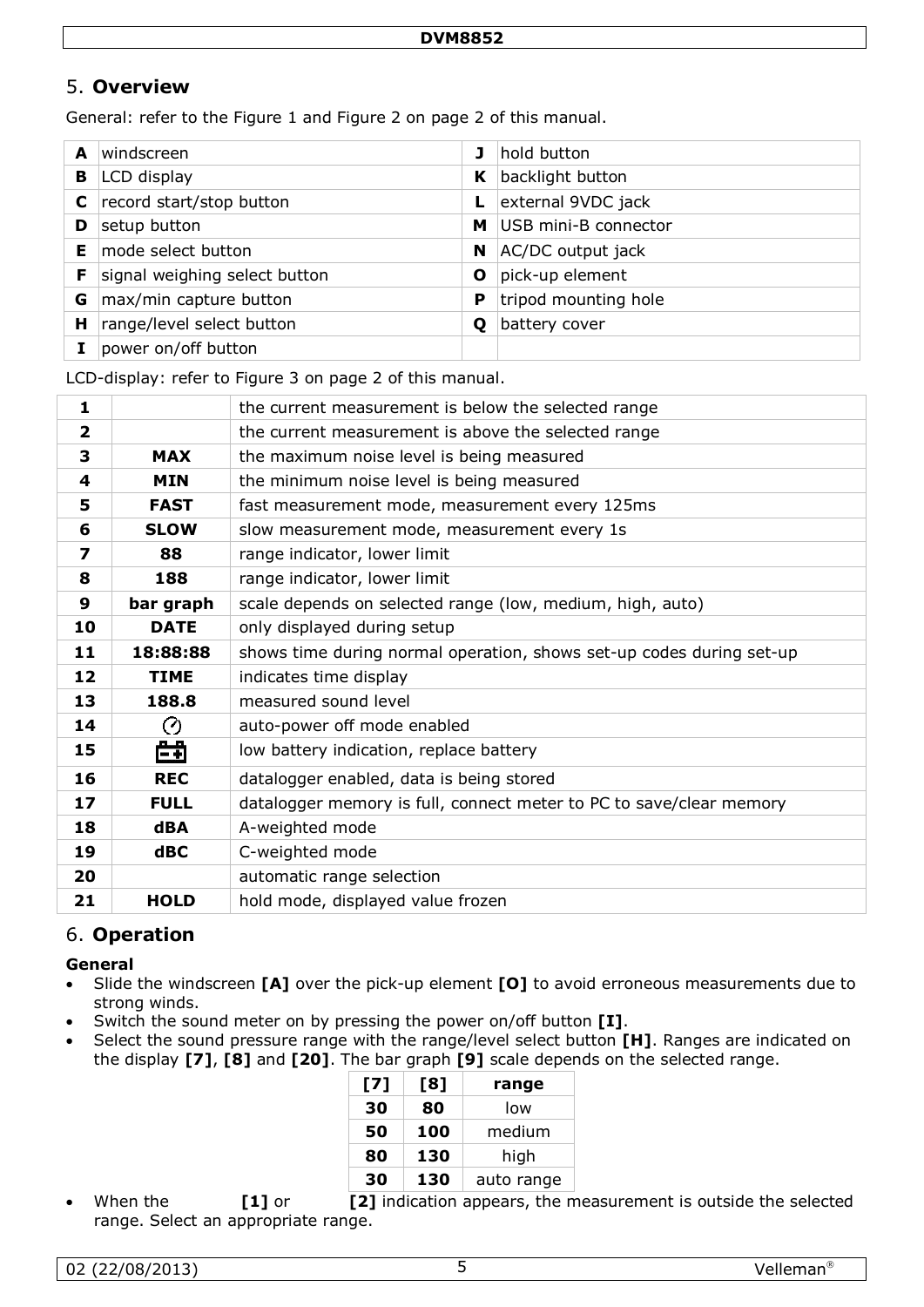- The meter has two operational modes, fast or slow. In fast mode, sound is sampled every 125ms; in slow mode every second. Select fast or slow mode with the mode select button **[E]**. Selected mode is indicated in the display, **[5]** or **[6]**. Note that the display itself is updated 2 times per second.
- There are two weighing schemes available on the meter: A-weighted (dBA) and C-weighted (dBC):
	- **dBA**: sound pressure adjusted towards the frequency range of human hearing
	- **dBC**: sound pressure adjusted towards the low frequency end of the spectrum Select the desired scheme with the signal weighing select button **[F]**, the scheme is indicated on the display **[18]** or **[19]**.
- Press the hold button **[J]** to freeze the current measurement on the display. Hold mode is indicated on the display **[21]**. Press the hold button **[J]** again to exit hold mode.
- Press the max/min capture button **[G]** to continuously display the maximum measured value, display indicates **MAX [3]**. Press the max/min capture button **[G]** again to continuously display the minimum measured value, display indicates **MIN [4]**. Pressing the max/min capture button **[G]** again will show the current noise pressure level again.
- Press the backlight button **[K]** to switch the backlight on and off.
- The auto-power off mode indication **[14]** is shown when auto-power off is enabled. The meter switches off after ±15 minutes of user inactivity. To disable the auto-power off function, press the setup button **[D]**.
- To switch off the meter, press and hold the power on/off button **[I]** for about 3 seconds (display shows countdown).
- The meter can be used handheld or mounted on the included tripod. Screw the tripod into the mounting hole **[P]** on the back of the meter.

*Note:* the AC/DC output jack can be used to connect other devices e.g. frequency analyzer (not incl.), plotter (not incl.) …



| $\mathsf{X}$   AC output | voltage: 1Vrms/range step<br>impedance: $100\Omega$ |
|--------------------------|-----------------------------------------------------|
| $Y \mid DC$ output       | voltage: 10mV/dB<br>impedance: $1k\Omega$           |
| $Z \mid$ Ground          |                                                     |

#### **Time/date setting**

- If the meter is on, switch it off first.
- Press and hold the setup button **[D]** while switching on the meter with the power on/off button **[I]**. Release the setup button **[D]** when **TIME [12]** is displayed. The display now shows the date.
- Pressing the setup button **[D]** to enter the setup menu. Press the setup button **[D]** to save the setting and go to the next setup entry. Press the hold button **[J]** at any time to save the setting and exit setup mode.

| Press #      | <b>Display</b>                 |                                                                                                                           |
|--------------|--------------------------------|---------------------------------------------------------------------------------------------------------------------------|
| 1            | minutes TIME<br>n <sub>n</sub> | set the minutes by pressing the range/level select button [H]                                                             |
| $\mathbf{2}$ | hour TIME<br>h-A or h-P        | set the hour by pressing the range/level select button [H]<br>A=ante meridiem (before noon), P=post meridiem (after noon) |
| 3            | DATE -d- day                   | set the day of the month by pressing the range/level select button $[H]$                                                  |
| 4            | <b>DATE-H-</b><br>month        | set the month by pressing the range/level select button [H]                                                               |
| 5            | DATE -Y- year                  | set the year by pressing the range/level select button [H]                                                                |
| 6            | rSt                            | press the hold button [J] to reset date and time to factory default                                                       |

*Note:* the day is not shown on the display during normal operation. It can only be shown by going into setup mode

#### **Data logger function**

- During measurement, press the record start/stop button **[C]** to start recording the measurement. Press again to stop recording. Recordings can be transferred to a computer (see [§7](#page-6-0) Analysis).
- To clear the memory, switch off the meter first. Press and hold the record start/stop button **[C]** while switching the meter back on. Release the record start/stop button **[C]** when the word **CLR** appears on the display. **Warning:** all recorded data in the meter is lost. Consider uploading the memory content to a computer prior to clearing the memory.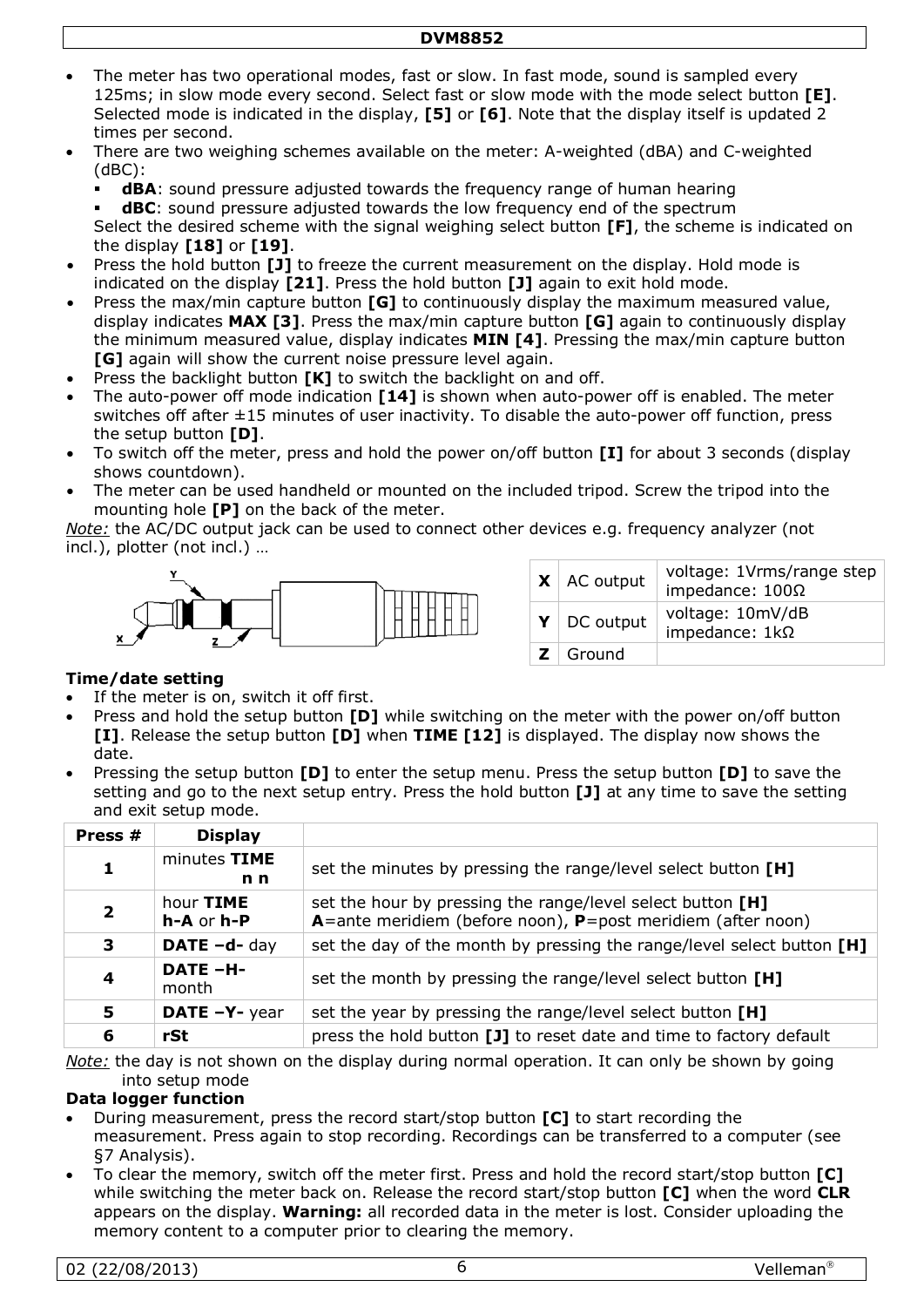## <span id="page-6-0"></span>7. **Analysis**

• The meter can store 32,700 readings. To analyse the readings, the included software must be installed.

## **Software setup**

- Insert the included CD-ROM into a personal computer. Open the CD directory and double click on the file named **setup.exe** to start the installation. Follow the instructions on the screen of your computer.
- Connect the USB port **[M]** of the meter with a free USB port of the computer using the included USB cable.
- Switch on the meter with the power on/off button **[I]**.
- Press on the setup button **[D]** to start data transmission. The auto-power off icon **[14]** is no longer displayed.
- When the computer doesn't recognize the USB device, copy the CP2101WIN directory from the CD to a local directory and let the computer look for the drivers on the local directory.

#### **Data analysis**

- Locate the **8852.exe** icon ( ) and double click it to start the software. Select the right COM port in the **ComPort(C)** menu. The COM port depends on the setup of the computer and the used USB port. When the right port is selected, connection is established immediately. Refer to the [Figure 4](#page-2-0) on page [3](#page-2-0) of this manual for a screen shot.
- Use the **Real Time(R)** menu to run or stop real time sound monitoring, set up or clear the graph. Details are shown above the graph.
- Real-time mode must be stopped to set the sampling rate. Note that this is not the sampling rate of the meter, but the rate with which the software reads the meter.
- Zoom in on the graph by selecting an area with left click, drag and release. To go back to full screen graph, click on the **UnDo Zoom** button.
- When in zoom mode, click on the **Graph(G)** menu and select **Histogram**. Click anywhere in the graph to change the appearance to a histogram. Go to the **Graph(G)** menu, select **Line** and click anywhere in the graph to change the appearance back to line.
- Also in zoom mode, double click left mouse button on a point of the graph will set a green mark line. Double click left mouse button again to set a second mark line (blue). Data between the two mark lines is analyzed (e.g. max. value, min. value, average…) and shown below the graph. To remove the mark lines, click on the right mouse button or double click left mouse button on a new point in the graph.
- To save the real-time data, stop real-time monitoring and start it again. At this point, the software will ask to save the previous graph data. Data is saved as a text file.
- To analyze previously recorded meter data, select the **DataLogger(D)** menu. Note that this will not work when the meter is in record mode. A new screen opens; refer to [Figure 5](#page-2-1) on page [3](#page-2-1) of this manual for a screen shot.
- The data is copied from the meter to the software memory and deleted from the meters' memory. **To save the data on the computer**, use the **Save Data(S)** menu. If not, when closing the application the data will be lost.
- Double click left mouse button on a file to see the data. The graph also has the zoom and mark lines functions.
- It is possible to recall previously saved records with the **Import Data (I)** menu.
- To print the graph, use the **Print Data (P)** menu.

## 8. **Battery replacement**

- To replace the battery, switch off the meter first.
- Open the battery cover **[Q]**. Push gently on the mark ( $\widehat{\bullet}$ ) and slide the cover  $\pm$ 1cm downwards and lift.
- Remove the old battery and insert a new 9V battery. Respect the polarity.
- Place the cover on the back of the device and slide upwards. Make sure all keys are in place and the battery cover is closed completely.



#### **WARNING: A malfunction may occur if the power is on when the battery is replaced. Dispose of batteries in accordance with local regulations. Keep the battery away from children.**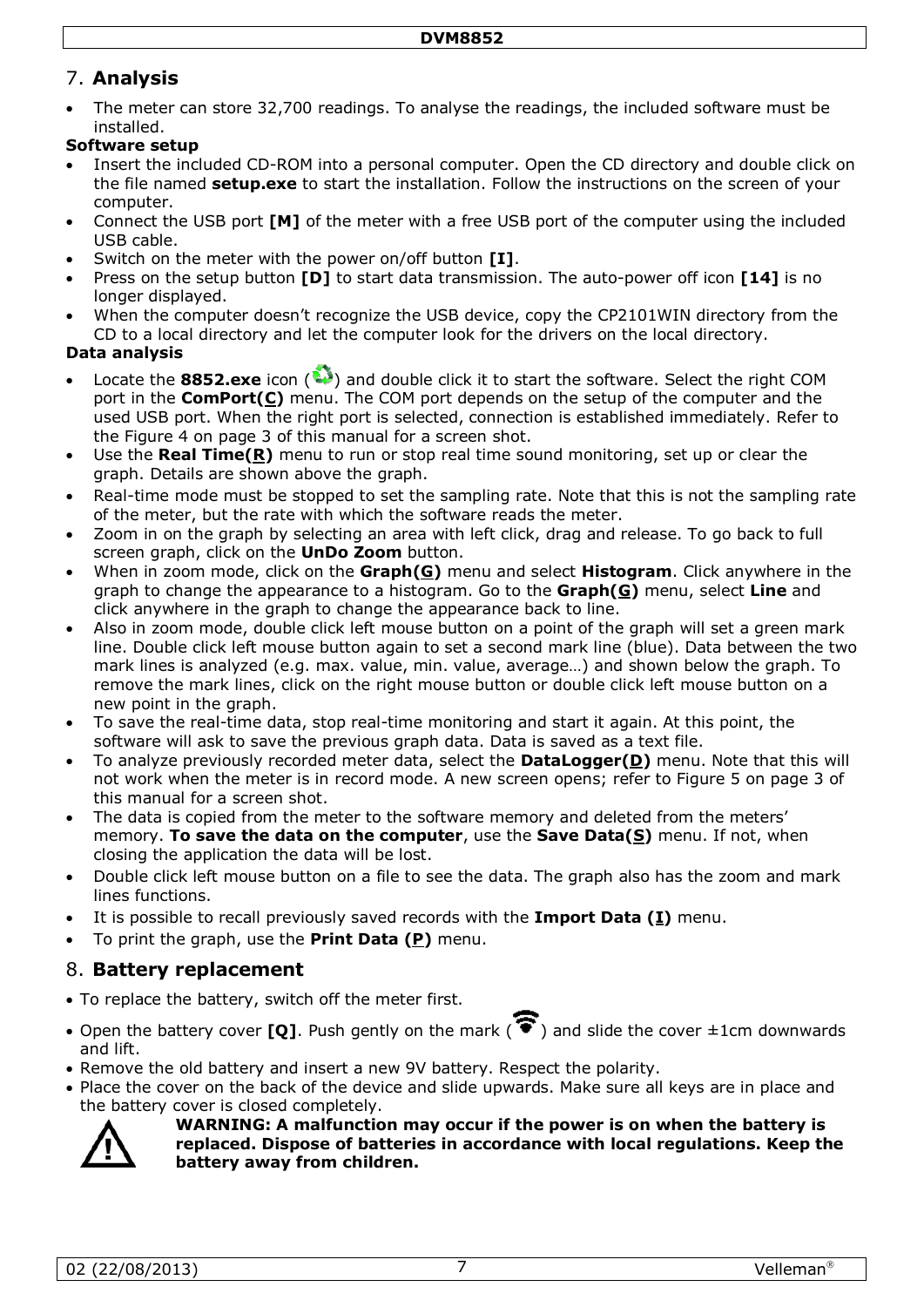## 9. **Technical specifications**

|                       | Lo  | 30 - 80 dB                                                                                   |  |  |
|-----------------------|-----|----------------------------------------------------------------------------------------------|--|--|
| level range           | Med | $50 - 100$ dB                                                                                |  |  |
|                       | Hi  | $80 - 130$ dB                                                                                |  |  |
| accuracy              |     | $\pm$ 1.4dB (ref 94dB @ 1kHz)                                                                |  |  |
| frequency weighting   |     | A, C                                                                                         |  |  |
| time weighting        |     | fast $(125 \text{ ms})$ , slow $(1 \text{ s})$                                               |  |  |
| dynamic range         |     | 50 dB                                                                                        |  |  |
| frequency range       |     | 31.5 Hz to 8 kHz                                                                             |  |  |
| microphone            |     | 1/2" electret condenser microphone                                                           |  |  |
| auxiliary outputs     |     | $AC = 1$ Vrms and $DC = 10$ mV/dB outputs                                                    |  |  |
| power supply          |     | 9V battery (incl.)                                                                           |  |  |
| battery life          |     | $\pm 30$ hours (with alkaline battery)                                                       |  |  |
| dimensions            |     | 278 x 76 x 50 mm                                                                             |  |  |
| weight                |     | ±350q                                                                                        |  |  |
| auto power off        |     | $±15$ min                                                                                    |  |  |
| operation temperature |     | $0 - 40 °C$                                                                                  |  |  |
| operation humidity    |     | < 90 %                                                                                       |  |  |
| included accessories  |     | instruction manual, tripod, battery, screwdriver,<br>windscreen, Windows software, USB cable |  |  |

**Use this device with original accessories only. Velleman nv cannot be held responsible in the event of damage or injury resulted from (incorrect) use of this device.**

**For more info concerning this product, please visit our website www.velleman.eu. The information in this manual is subject to change without prior notice.**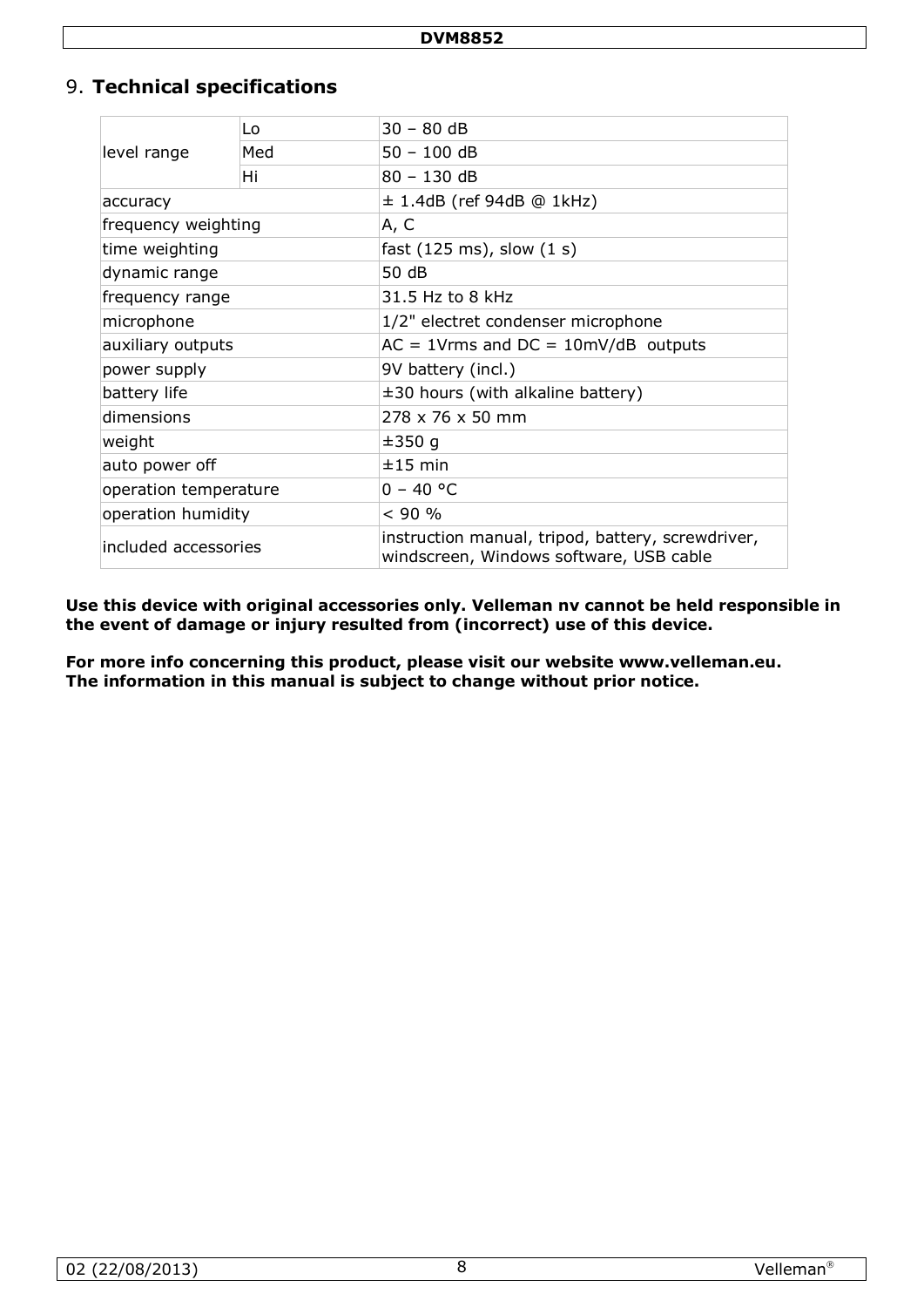# **Gebruikershandleiding**

## 1. **Inleiding**

#### **Aan alle ingezetenen van de Europese Unie Belangrijke milieu-informatie betreffende dit product**



Dit symbool op het toestel of de verpakking geeft aan dat, als het na zijn levenscyclus wordt weggeworpen, dit toestel schade kan toebrengen aan het milieu. Gooi dit toestel (en eventuele batterijen) niet bij het gewone huishoudelijke afval; het moet bij een gespecialiseerd bedrijf terechtkomen voor recyclage. U moet dit toestel naar uw verdeler of naar een lokaal recyclagepunt brengen. Respecteer de plaatselijke milieuwetgeving.

**Hebt u vragen, contacteer dan de plaatselijke autoriteiten inzake verwijdering.**

Dank u voor uw aankoop! Lees deze handleiding grondig voor u het toestel in gebruik neemt. Werd het toestel beschadigd tijdens het transport, installeer het dan niet en raadpleeg uw dealer.

## 2. **Veiligheidsinstructies**



Houd dit toestel uit de buurt van kinderen en onbevoegden.

Bescherm deze geluidsmeter tegen regen, vochtigheid en opspattende vloeistoffen.

Bescherm deze geluidsdrukmeter tegen stof en extreme temperaturen. Deze geluidsdrukmeter is niet geschikt voor gebruik > 2.000 m.

- De garantie geldt niet voor schade door het negeren van bepaalde richtlijnen in deze handleiding en uw dealer zal de verantwoordelijkheid afwijzen voor defecten of problemen die hier rechtstreeks verband mee houden.
- Schade door wijzigingen die de gebruiker heeft aangebracht aan het toestel vallen niet onder de garantie.

## 3. **Algemene richtlijnen**

- Bescherm dit toestel tegen schokken. Vermijd brute kracht tijdens de bediening van dit toestel.
- Leer eerst de functies van het toestel kennen voor u het gaat gebruiken.
- Om veiligheidsredenen mag de gebruiker geen wijzigingen aanbrengen aan het toestel.
- Gebruik het toestel enkel waarvoor het gemaakt is. Bij onoordeelkundig gebruik vervalt de garantie.

## 4. **Eigenschappen**

- niet geschikt voor officiële geluidsmetingen
- Windows®-software en USB-drivers voor Macintosh®/Linux®
- datalogger met geheugen voor 32.700 metingen
- bargraphaanduiding
- max-minfunctie
- weergave sterk en zwak signaal
- automatische bereikinstelling: 30 130 dB
- klok
- resolutie: 0,1 dB
- weergave van het meetbereik
- signaaluitgang AC/DC
- automatische uitschakeling
- trage/snelle respons
- AC/DC-signaaluitgang voor aansluiting met analyser of X-Y-recorder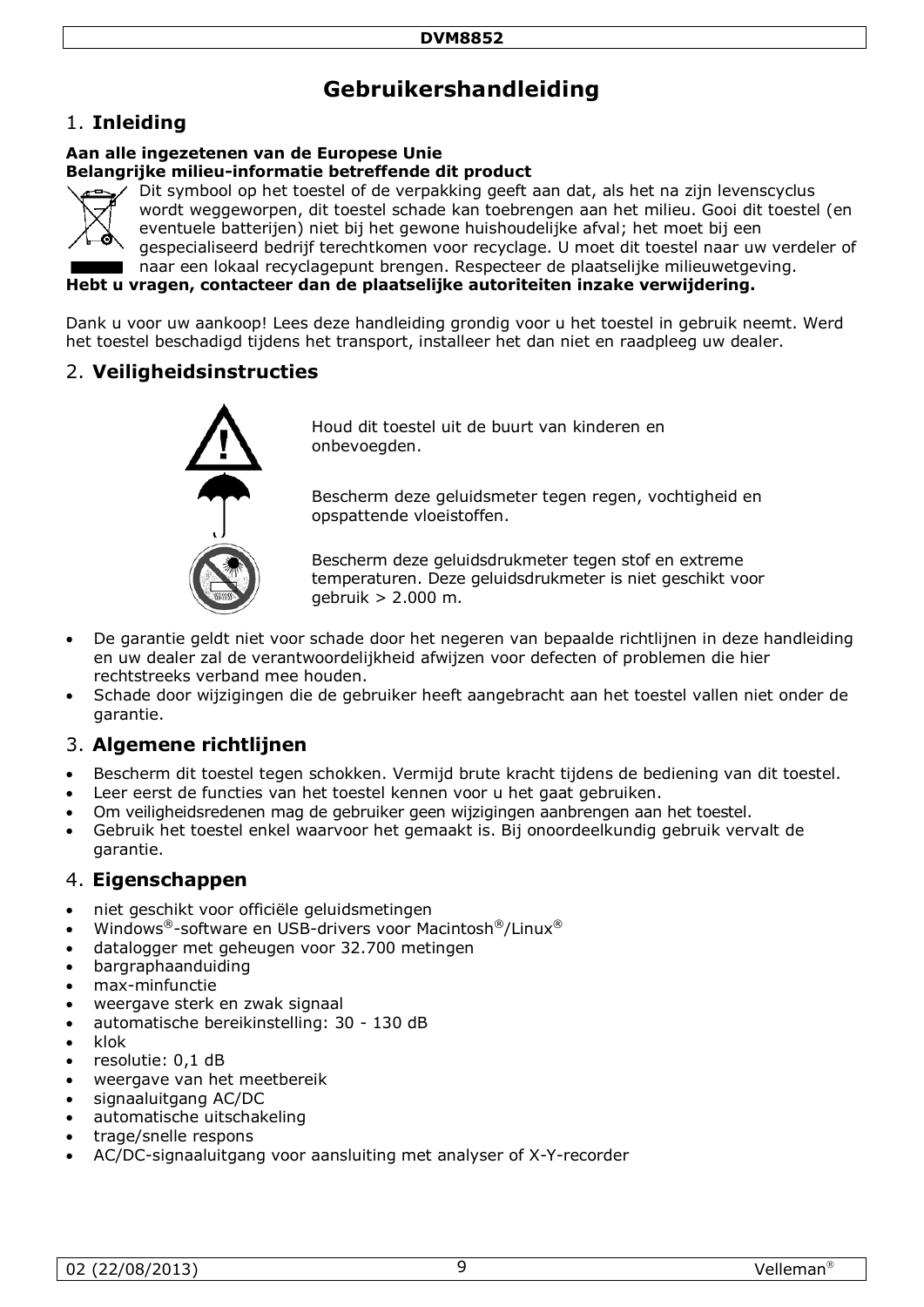## 5. **Omschrijving**

Algemeen: Raadpleeg de figuur 1 en 2 op pagina [2](#page-1-0) van deze handleiding.

| A | windscherm                  |   | holdtoets                    |
|---|-----------------------------|---|------------------------------|
| в | Icd-scherm                  | K | toets achtergrondverlichting |
|   | start-stoptoets opname      |   | externe 9 VDC-aansluiting    |
| D | insteltoets                 | м | mini USB-aansluiting         |
| Е | modustoets                  | N | AC/DC-uitgang                |
| F | selectietoets signaalweging | Ο | opneemelement                |
| G | max-mintoets                | P | aansluiting statief          |
| н | selectietoets bereik/niveau | O | batterijvak                  |
|   | aan-uitschakelaar           |   |                              |

Lcd-scherm: Raadpleeg de figuur 3 op pagina [2](#page-1-0) van deze handleiding.

| 1            |             | gemeten waarde is onder geselecteerde bereik                                |  |
|--------------|-------------|-----------------------------------------------------------------------------|--|
| $\mathbf{2}$ |             | gemeten waarde is boven geselecteerde bereik                                |  |
| 3            | <b>MAX</b>  | meting van de maximale geluidsdruk                                          |  |
| 4            | <b>MIN</b>  | meting van de minimale geluidsdruk                                          |  |
| 5            | <b>FAST</b> | snelle meting (elke 125 ms)                                                 |  |
| 6            | <b>SLOW</b> | trage meting (elke 1 s)                                                     |  |
| 7            | 88          | bereikaanduiding, lage drempel                                              |  |
| 8            | 188         | bereikaanduiding, hoge drempel                                              |  |
| 9            | bargraph    | afhankelijk van geselecteerde bereik (laag, gemiddeld, hoog, automatisch)   |  |
| 10           | <b>DATE</b> | datum (enkel tijdens instelling)                                            |  |
| 11           | 18:88:88    | tijdsaanduiding tijdens normaal gebruik, instelcodes tijdens instelling     |  |
| 12           | <b>TIME</b> | tijdsaanduiding                                                             |  |
| 13           | 188.8       | gemeten waarde van de geluidsdruk                                           |  |
| 14           | Ø           | automatische uitschakeling ingeschakeld                                     |  |
| 15           | 曲           | aanduiding zwakke batterij (vervang batterij)                               |  |
| 16           | <b>REC</b>  | datalogger ingeschakeld, data wordt bewaard                                 |  |
| 17           | <b>FULL</b> | geheugen datalogger is vol, sluit meter aan op pc om data te bewaren/wissen |  |
| 18           | <b>dBA</b>  | A-weging                                                                    |  |
| 19           | $d$ BC      | C-weging                                                                    |  |
| 20           |             | automatische bereikinstelling                                               |  |
| 21           | <b>HOLD</b> | holdmodus, uitlezing wordt vergrendeld                                      |  |

## 6. **Gebruik**

#### **Algemeen**

- Plaats het windscherm **[A]** over het opneemeelement **[O]** om deze te beschermen tegen de wind.
- Schakel de meter in met de aan-uitschakelaar **[I]**.
- Selecteer het bereik met de selectietoets voor bereik/niveau **[H]**. De bereiken worden weergegeven op de display **[7][8][20]**. De schaalverdeling van de bargraph **[9]** is afhankeleijk van het geselecteerde bereik.

| [7] | [8] | bereik      |
|-----|-----|-------------|
| 30  | 80  | laag        |
| 50  | 100 | gemiddeld   |
| 80  | 130 | hoog        |
| 30  | 130 | automatisch |

• Een meting buiten het ingestelde bereik wordt weergegeven door [1] of [2]. Selecteer het gepaste bereik.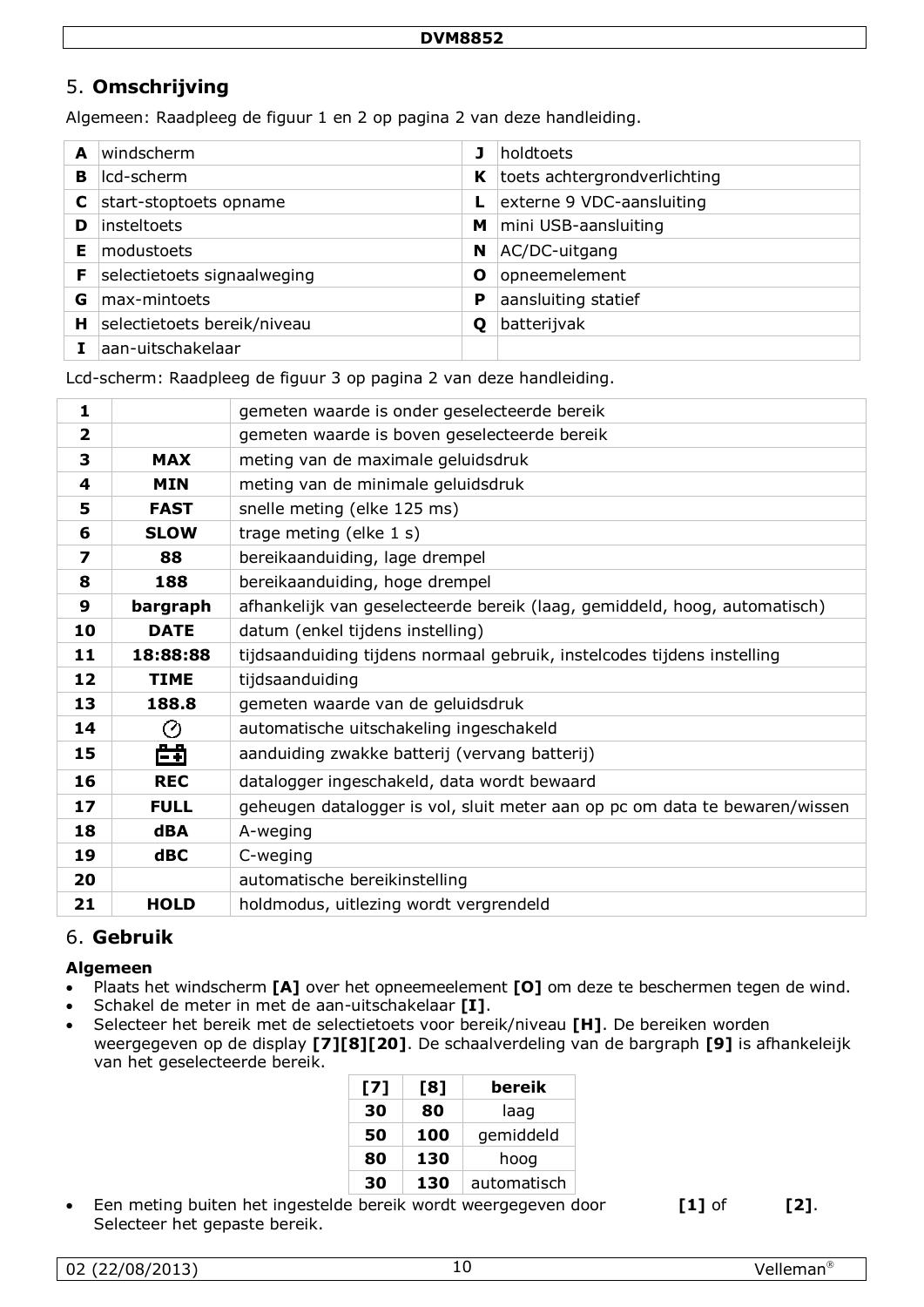- Deze geluidsdrukmeter heeft twee meetfrequenties, nl. een trage en een snelle frequentie. In trage meetmodus neemt de meter om de 125 ms een geluidsmonster op; in snelle meetmodus gebeurt dit elke seconde. Selecteer een meetfrequentie met de modustoets **[E]**. De geselecteerde modus wordt op de display **[5][6]** weergegeven. De uitlezing wordt om de twee seconden geüpdatet.
- De geluidsmeter biedt ook twee weegfuncties, nl. de A-weging (dBA) en de C-weging (dBC):
	- **dBA**: de geluidsdruk wordt bijgestuurd naar het frequentiebereik van het menselijke gehoor toe

 **dBC**: de geluidsdruk wordt bijgestuurd naar de lage frequenties van spectrum toe. Selecteer de gewenste functie met de selectietoets voor signaalweging **[F]**. De geselecteerde functie wordt weergegeven op de display **[18][19]**.

- Houd de holdtoets **[J]** ingedrukt om de uitlezing op de display te bevriezen. Deze functie wordt op de display **[21]** weergegeven. Druk opnieuw om verder te gaan.
- Druk eenmaal op de max-mintoets **[G]** om de maximale waarde weer te geven (display geeft MAX [3] weer), druk een tweede maal om de minimale waarde weer te geven (display geeft **MIN [4]** weer), druk een derde maal om de huidige geluidsdruk weer te geven.
- Schakel de achtergrondverlichting in en uit met toets **[K]**.
- De aanduiding voor de automatische uitschakeling **[14]** geeft aan dat de functie is ingeschakeld **[14]**. De geluidsdrukmeter schakelt uit na ± 15 minuten. Schakel de functie in en uit met de insteltoets **[D]**.
- Houd de aan-uitschakelaar **[I]** gedurende 3 seconden ingedrukt om de meter uit te schakelen (display telt af).
- U kunt de geluidsmeter ook op het statief plaatsen. Schroef het meegeleverde statief in de meter **[P]**.

*Opmerking:* Sluit een extern toestel, zoals een frequentieanalyzer (niet meegelev.), plotter (niet meegelev.), aan de meter via de the AC/DC-uitgang **[N]**.



|   | $X \mid AC$ -uitgang | spanning: 1 V rms/stap<br>impedantie: $100 \Omega$ |
|---|----------------------|----------------------------------------------------|
| Y | DC-uitgang           | spanning: 10 mV/dB<br>impedantie: $1 k\Omega$      |
|   | massa                |                                                    |

#### **Datum- en tijdsinstelling**

- Schakel de geluidsmeter uit.
- Houd de insteltoets **[D]** ingedrukt en druk nu op de aan-uitschakelaar **[I]**. Laat de insteltoets **[D]** los van zodra **TIME [12]** en de datum worden weergegeven.
- Geef het instelmenu weer met de insteltoets **[D]**. Druk nu op dezelfde insteltoets **[D]** om de instelling te bewaren en om naar het volgende instelniveau te gaan. Bewaar de instellingen en verlaat het instelmenu met de holdtoets **[J]**.

| druk# | display                        |                                                                                               |
|-------|--------------------------------|-----------------------------------------------------------------------------------------------|
|       | minuten TIME<br>n <sub>n</sub> | stel de minuten in met de seelctietoets voor bereik/niveau [H]                                |
|       | uur TIME<br>h-A of h-P         | stel de uren in met de seelctietoets voor bereik/niveau [H]<br>$A=$ voormiddag, $P=$ namiddag |
| 3     | DATE-d-dag                     | stel de dag in met de seelctietoets voor bereik/niveau [H]                                    |
| 4     | DATE -H- maand                 | stel de maand in met de seelctietoets voor bereik/niveau [H]                                  |
| 5     | DATE -Y- jaar                  | stel het jaar in met de seelctietoets voor bereik/niveau [H]                                  |
| 6     | rSt                            | houd de holdtoets [J] ingedrukt om de fabrieksinstellingen opnieuw in<br>te stellen           |

*Opmerking:* De dag verschijnt niet op de display tijdens de normale schermweergave maar enkel tijdens de instelprocedure.

#### **Datalogger**

- Druk tijdens het meten op de start-stoptoets **[C]** om de opname van de meting te starten/te stoppen. De opnames kunnen naar een pc getransfereerd worden (zie [§7](#page-6-0) Analyse).
- Wissen van het geheugen: Schakel eerst de geluidsmeter uit. Houd daarna de start-stoptoets **[C]** ingedrukt terwijl u de meter inschakelt. Laat vervolgens de start-stoptoets **[C]** los van zodra **CLR** op de display verschijnt. **Let op:** alle geregistreede data in de meter wordt gewist. Transfereer de inhoud van het geheugen naar een pc indien u de data verder wenst te gebruiken.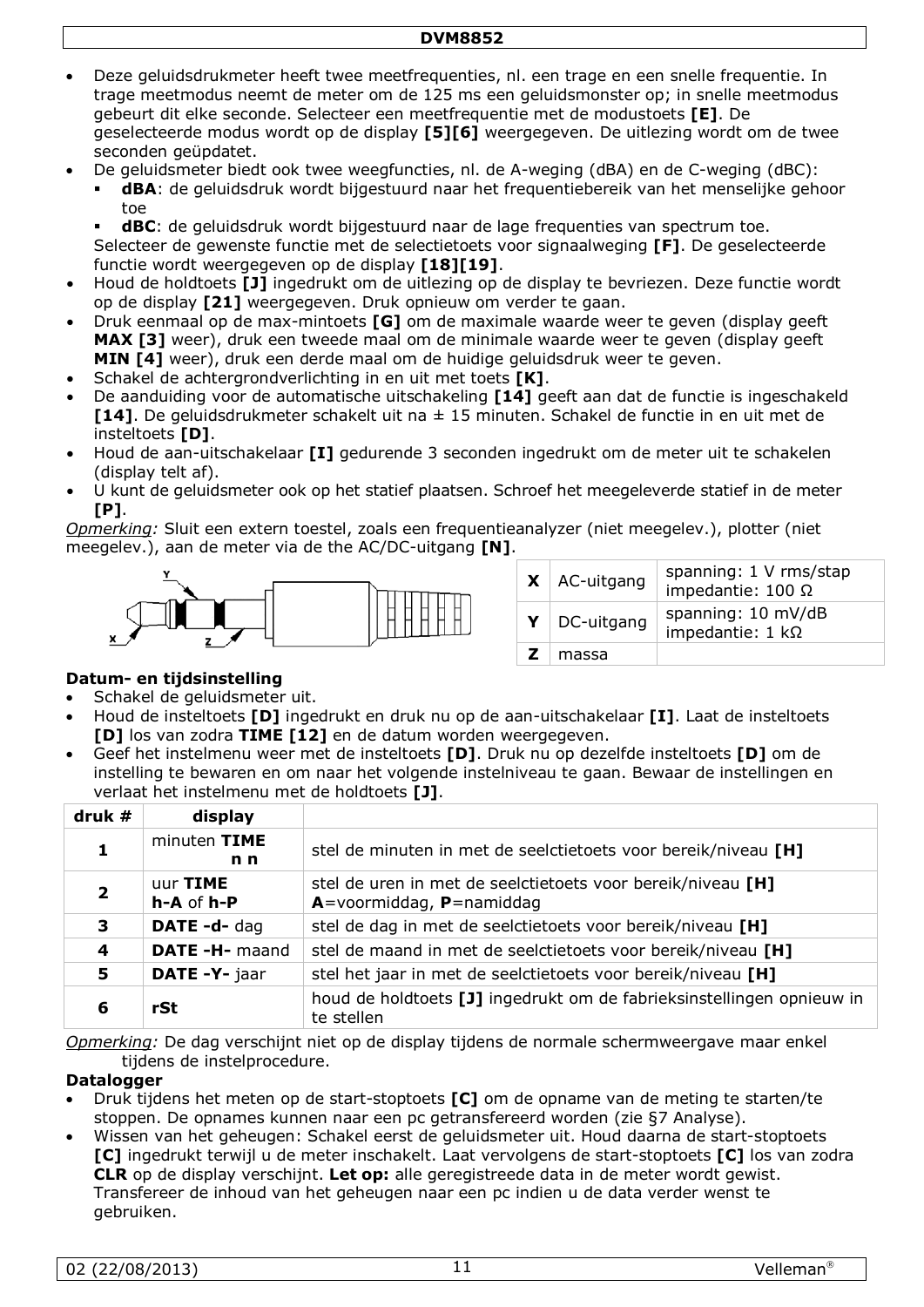## 7. **Analyse**

• De geluidsmeter heeft een geheugen voor 32.700 metingen. Om deze metingen te kunnen analyseren, dient u eerst de meegeleverde software installeren.

#### **Software-installatie**

- Plaats de meegeleverde cd-rom in de cd-romdrive van de pc. Open de directory een dubbelklik op het bestand **setup.exe** om de installatie te starten. Volg de instructies op het scherm.
- Sluit de geluidsmeter aan de pc via de USB-poort **[M]** met behulp van de meegeleverde USBkabel.
- Schakel de geluidsmeter in met de aan-uitschakelaar **[I]**.
- Druk op de insteltoets **[D]** om de dataoverdracht te starten. De icoon voor de automatische uitschakeling **[14]** verschijnt niet meer op de display.
- Herkent de pc de nieuwe randapparatuur niet, kopieer dan de CP2101WIN-directory van de cdrom naar een locale directory en zoek de drivers in de locale directory via een automatisch zoekopdracht.

## **Analyse van de data**

- Dubbelklik op het bestand **8852.exe** ( ) om de software te starten. Selecteer de rechtse COMpoort in het menu **ComPort(C)**. Kies de COM-poort afhankelijk van uw pc en de gebruikte USBpoort. Bij het kiezen van de COM-poort gebeurt de aansluiting onmiddellijk. Raadpleeg de figuur 4 op pagina [3](#page-2-0) van deze handleiding voor een screenshot.
- Start of stop de real-time monitoring, of wis de bargraph via het menu **Real Time(R)**. Meer details worden weergegeven boven de bargraph.
- Stop de real-time monitoring wanneer u de bemonsteringsfrequentie wenst in te stellen. Deze bemonsteringsfrequentie is NIET de bemonsteringsfrequentie van de meter maar de frequentie aan dewelke de software de geluidsmeter leest.
- Inzoomen: Houd de linkermuisknop ingedrukt en sleep over het gewenste gebied. Laat de linkermuisknop los.

#### Uitzoomen: Klik op **UnDo Zoom**.

- In zoommodus, klik op het menu **Graph(G)** en selecteer **Histogram**. Klik in de bargraph om naat een histogram over te schakelen. Keer terug naar de bargraph door het menu **Graph(G)** te openen, de optie **Line** te selecteren en in de histogram te klikken.
- In zoommodus, klik dubbelklik met de linkermuisknop op een punt in de bargarph om een beginpunt te bepalen (groene lijn). Dubbelklik opnieuw met de linkermuisknop op een punt in de bargarph om een eindpunt te bepalen (blauwe lijn). De data tussen die twee lijnen wordt geanalyseerd (bv. maximum- en minimumwaarde, gemiddelde…) en weergegeven onderaan de bargraph. Verwijder de lijnen door een dubbele klik met de linkermuisknop.
- Bewaar de real-time data door de real-time monitoring te stoppen en opnieuw te starten. De meter vraagt of u de data als een tekstbestand wenst te bewaren.
- Analyseer eerdere metingen via het menu **DataLogger(D)**. Dit lukt echter niet wanneer de geluidsdrukmeter in opnamemodus staat. Er verschijnt een nieuw venster. Raadpleeg de figuur 5 op pagina [3](#page-2-1) van deze handleiding voor een screenshot.
- De data wordt gekopieerd van de geluidsdrukmeter naar het geheugen van de software en gewist uit het geheugen van de geluidsdrukmeter. Bewaar de data op uw pc via het menu **Save Data(S)**. Doet u dit niet, dan wordt alle data bij uitschakeling gewist.
- Dubbelklik met de linkermuisknop op een bestand om de data weer te geven. De bargraph biedt ook de zoomfunctie en de markeringen.
- Roep eerder bewaarde metingen op via het menu **Import Data (I)**.
- Print de bargraph via het menu **Print Data (P)**.

## 8. **Vervangen van de batterij**

- Schakel de geluidsmeter uit.
- Open het batterijvak **[O]**. Druk lichtjes op de markering ( $\widehat{\mathcal{F}}$ ) en schuif de deksel ongeveer  $\pm$  1 cm naar onder.
- Verwijder de oude batterij en plaats een nieuwe 9 V-batterij. Respecteer de polariteitsaanduiding.
- Plaats de deksel terug en schuif dicht. Zorg ervoor dat alle ankers in de groeven zitten en dat het batterijvak volledig gesloten is.



**LET OP: Bij het vervangen van de batterij van een nog ingeschakelde geluidsdrukmeter kunnen zich storingen voordoen. Herstart de geluidsdrukmeter. Houd de batterij uit de buurt van kinderen.**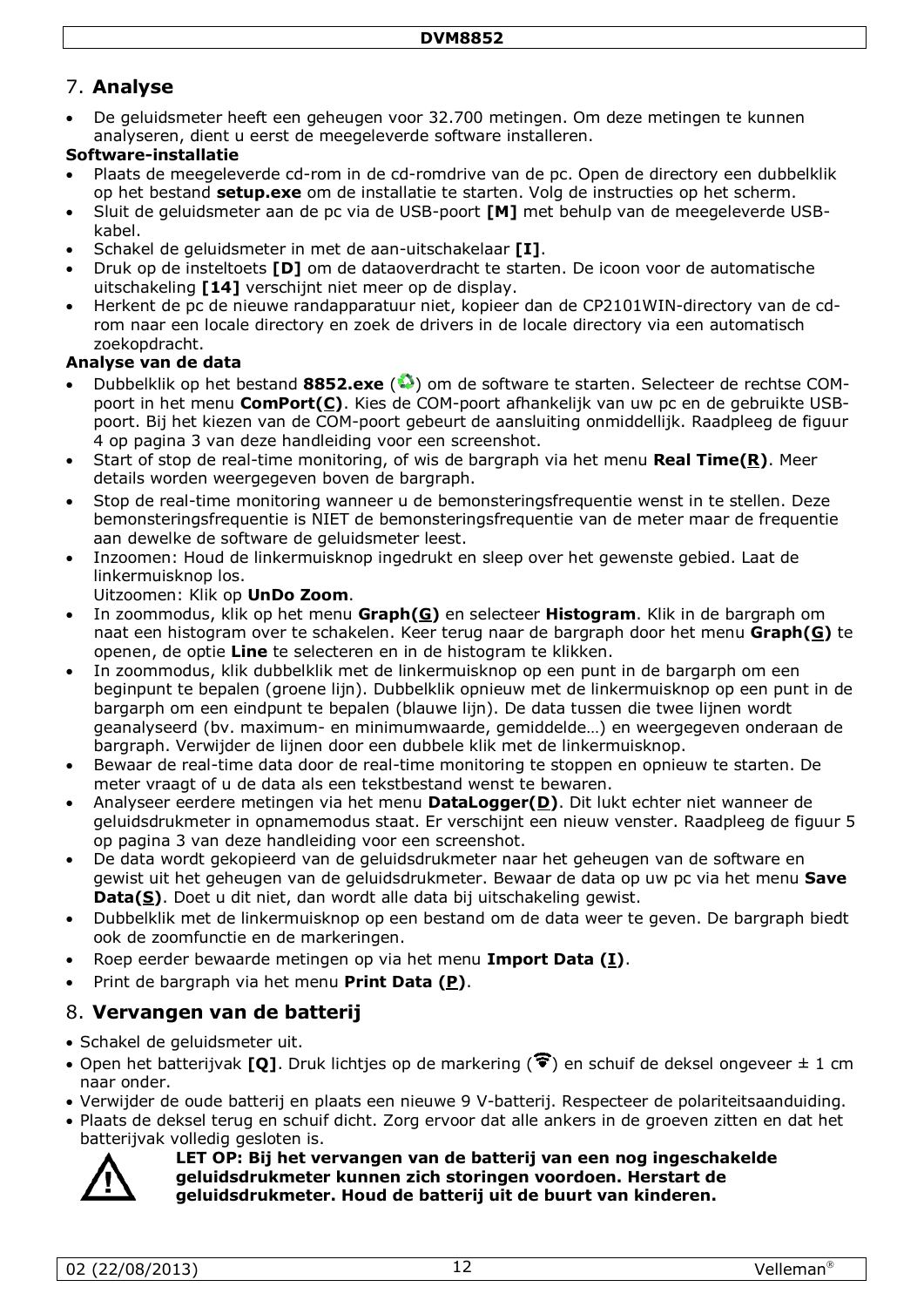## 9. **Technische specificaties**

| meetbereik                 | Lo  | 30 - 80 dB                                                                                    |
|----------------------------|-----|-----------------------------------------------------------------------------------------------|
|                            | Med | 50 - 100 dB                                                                                   |
|                            | Hi  | 80 - 130 dB                                                                                   |
| nauwkeurigheid             |     | $\pm$ 1,4 dB (ref 94 dB @ 1 kHz)                                                              |
| frequentieweging           |     | A, C                                                                                          |
| tijdsweging                |     | snel $(125 \text{ ms})$ , traag $(1 \text{ s})$                                               |
| dynamisch bereik           |     | 50 dB                                                                                         |
| frequentiebereik           |     | 31,5 Hz - 8 kHz                                                                               |
| microfoon                  |     | condensatormicrofoon met elektreet van 1/2"                                                   |
| extra uitgangen            |     | $AC = 1$ V rms en $DC = 10$ mV/dB                                                             |
| voeding                    |     | 9 V-batterij (meegelev.)                                                                      |
| levensduur batterij        |     | $\pm$ 30 uur (met alkalinebatterij)                                                           |
| afmetingen                 |     | 278 x 76 x 50 mm                                                                              |
| gewicht                    |     | ± 350 g                                                                                       |
| automatische uitschakeling |     | ± 15 min                                                                                      |
| werktemperatuur            |     | $0 - 40^{\circ}C$                                                                             |
| vochtigheidsgraad          |     | < 90 %                                                                                        |
| meegeleverde accessoires   |     | handleiding, statief, batterij, schroevendraaier,<br>windscherm, Windows®-software, USB-kabel |

**Gebruik dit toestel enkel met originele accessoires. Velleman nv is niet aansprakelijk voor schade of kwetsuren bij (verkeerd) gebruik van dit toestel. Voor meer informatie omtrent dit product, zie [www.velleman.eu.](http://www.velleman.eu/) De informatie in deze handleiding kan te allen tijde worden gewijzigd zonder voorafgaande kennisgeving.**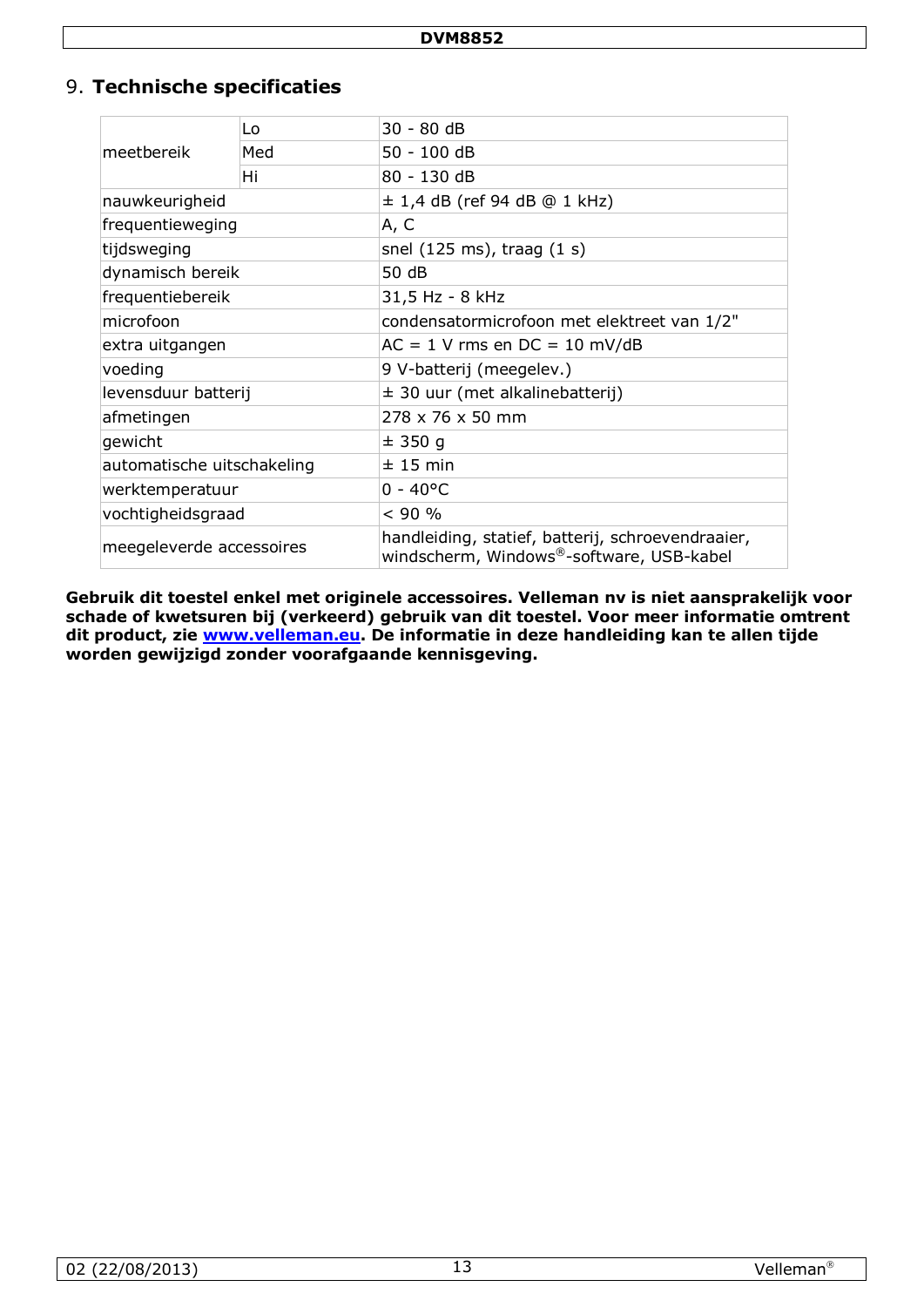# **Mode d'emploi**

## 1. **Introduction**

#### **Aux résidents de l'Union européenne**

#### **Des informations environnementales importantes concernant ce produit**

Ce symbole sur l'appareil ou l'emballage indique que l'élimination d'un appareil en fin de vie peut polluer l'environnement. Ne pas jeter un appareil électrique ou électronique (et des piles éventuelles) parmi les déchets municipaux non sujets au tri sélectif ; une déchèterie

traitera l'appareil en question. Renvoyer les équipements usagés à votre fournisseur ou à un service de recyclage local. Il convient de respecter la réglementation locale relative à la protection de l'environnement.

#### **En cas de questions, contacter les autorités locales pour élimination.**

Nous vous remercions de votre achat ! Lire la présente notice attentivement avant la mise en service de l'appareil. Si l'appareil a été endommagé pendant le transport, ne pas l'installer et consulter votre revendeur.

## 2. **Prescriptions de sécurité**



Garder le sonomètre hors de la portée de personnes non qualifiées et de jeunes enfants.

Protéger le sonomètre contre la pluie, l'humidité et les projections de liquides.

Protéger le sonomètre contre la poussière et les températures extrêmes. Ce sonomètre ne convient pas à une utilisation à une altitude de plus de 2.000 m.

- La garantie ne s'applique pas aux dommages survenus en négligeant certaines directives de cette notice et votre revendeur déclinera toute responsabilité pour les problèmes et les défauts qui en résultent.
- Les dommages occasionnés par des modifications à l'appareil par le client ne tombent pas sous la garantie.

## 3. **Directives générales**

- Protéger le sonomètre contre les chocs et le traiter avec circonspection pendant l'installation et l'opération.
- Se familiariser avec le fonctionnement du sonomètre avant de l'utiliser.
- Toute modification de l'appareil est interdite pour des raisons de sécurité.
- N'utiliser le thermomètre qu'à sa fonction prévue. Tout autre usage peut causer des courtscircuits, des brûlures, des électrochocs, etc. Un usage impropre annule d'office la garantie.

## 4. **Caractéristiques**

- ne convient pas pour mesures sonores officielles
- logiciel pour Windows® et pilotes USB Macintosh®/Linux®
- capacité d'enregistrement avec mémoire pour 32.700 mesures
- indication graphique
- fonctions max/min
- affichage hors gamme
- sélection automatique de gamme : 30 130 dB
- horloge
- résolution : 0,1 dB
- affichage de la gamme de mesure
- connexion de sortie du signal CA/CC
- désactivation automatique
- délai de réponse lent/rapide
- sortie de signal CA/CC pour connexion à un analyseur ou un enregistreur X-Y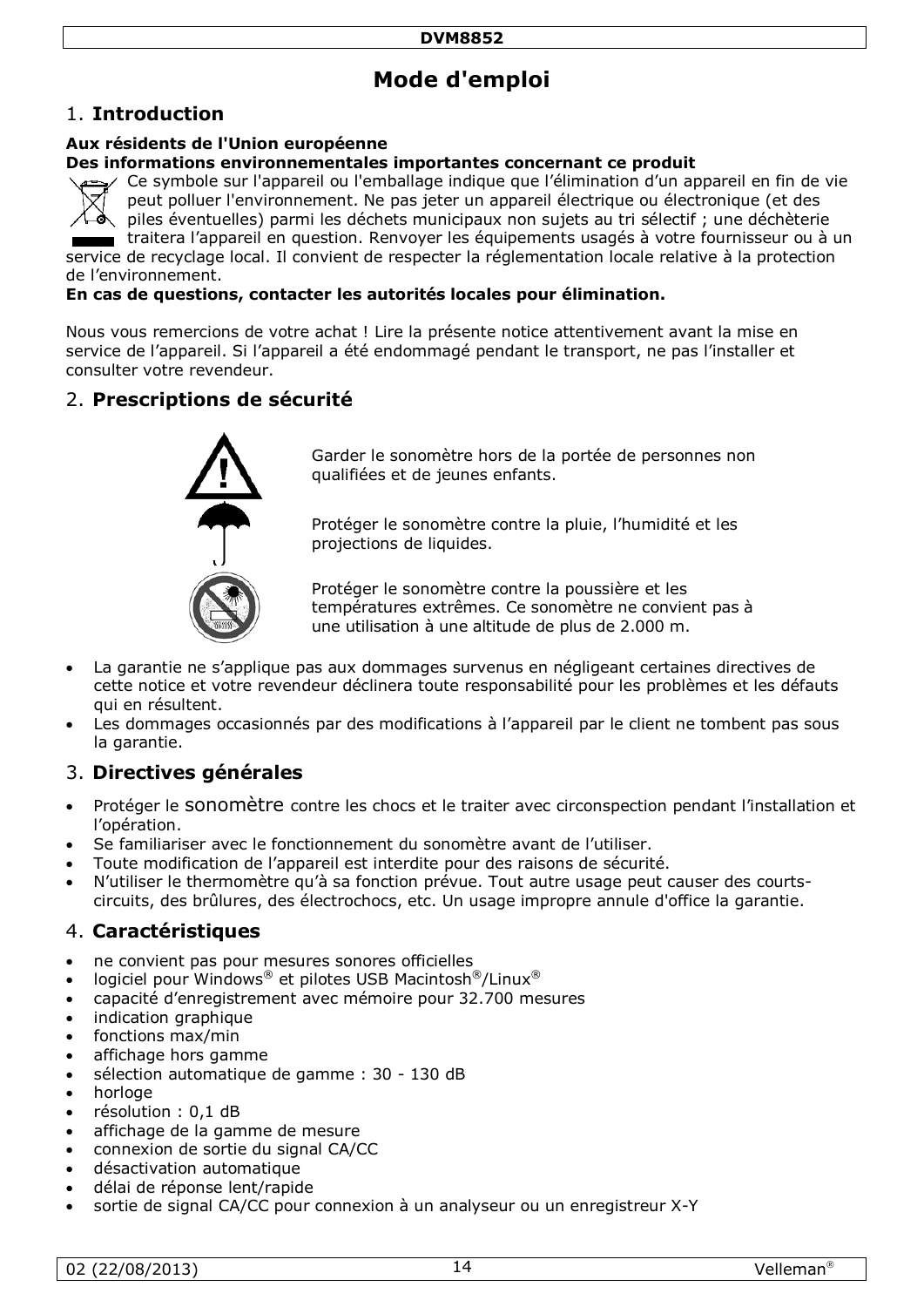## 5. **Description**

Sonomètre : consulter les illustrations 1 et 2 à la page [2](#page-1-0) de cette notice.

| A  | pare-vent                          | $\mathbf{J}$ | touche de gel d'affichage |
|----|------------------------------------|--------------|---------------------------|
| в  | afficheur LCD                      | K            | touche de rétro-éclairage |
| C  | marche/arrêt enregistrement        |              | prise externe 9 VCC       |
| D  | touche de paramétrage              | м            | connexion mini USB        |
| Е  | touche de sélection de mode        | N            | sortie CA/CC              |
| F. | touche de sélection de pondération | Ο            | microphone                |
| G  | touche max/min                     | P            | connexion pour pied       |
| н  | touche de sélection gamme/niveau   | Ο            | compartiment de la pile   |
|    | interrupteur marche/arrêt          |              |                           |

Afficheur LCD : consulter l'illustration 3 à la page [2](#page-1-0) de cette notice.

| 1            |             | valeur mesurée hors gamme sélectionnée (valeur trop basse)                   |
|--------------|-------------|------------------------------------------------------------------------------|
| $\mathbf{2}$ |             | valeur mesurée hors gamme sélectionnée (valeur trop élevée)                  |
| 3            | <b>MAX</b>  | mesure du niveau sonore maximal                                              |
| 4            | <b>MIN</b>  | mesure du niveau sonore minimal                                              |
| 5            | <b>FAST</b> | fréquence d'échantillonnage rapide (chaque 125 ms)                           |
| 6            | <b>SLOW</b> | fréquence d'échantillonnage lente (chaque 1 s)                               |
| 7            | 88          | indication du seuil inférieur de la gamme                                    |
| 8            | 188         | indication du seuil supérieur de la gamme                                    |
| 9            | graphique   | échelle en fonction de la gamme sélectionnée (bas, moyen, haut, automatique) |
| 10           | <b>DATE</b> | ne s'affiche que lors du paramétrage                                         |
| 11           | 18:88:88    | affichage de l'heure en mode normal, affichage des codes lors du paramétrage |
| 12           | <b>TIME</b> | affichage de l'heure                                                         |
| 13           | 188.8       | valeur du niveau sonore                                                      |
| 14           | ⊘           | fonction de désactivation automatique enclenchée                             |
| 15           | 曲           | indication de pile faible, remplacer la pile                                 |
| 16           | <b>REC</b>  | enregistreur de données enclenché, données sauvegardées                      |
| 17           | <b>FULL</b> | mémoire pleine, raccorder le sonomètre à un PC pour sauvegarder/effacer      |
| 18           | <b>dBA</b>  | mode de pondération A                                                        |
| 19           | $d$ BC      | mode de pondération C                                                        |
| 20           |             | sélection automatique de la gamme                                            |
| 21           | <b>HOLD</b> | mode de gel d'affichage                                                      |

## 6. **Emploi**

## **En général**

- Glisser le mousse pare-vent **[A]** sur la membrane du microphone **[O]** afin de réduire les incidences du vent.
- Allumer le sonomètre en enfonçant l'interrupteur marche/arrêt **[I]**.
- Sélectionner la gamme à l'aide de la touche de sélection gamme/niveau **[H]**. La gamme est indiquée sur l'afficheur **[7][8][20]**. L'échelle du graphique **[9]** est tributaire de la gamme sélectionnée.

| [7] | [8] | gamme       |
|-----|-----|-------------|
| 30  | 80  | has         |
| 50  | 100 | moyen       |
| 80  | 130 | haut        |
| 30  | 130 | automatique |

• Une mesure hors de la gamme sélectionnée est indiquée par **[1]** ou **[2]**. Sélectionner la gamme appropriée.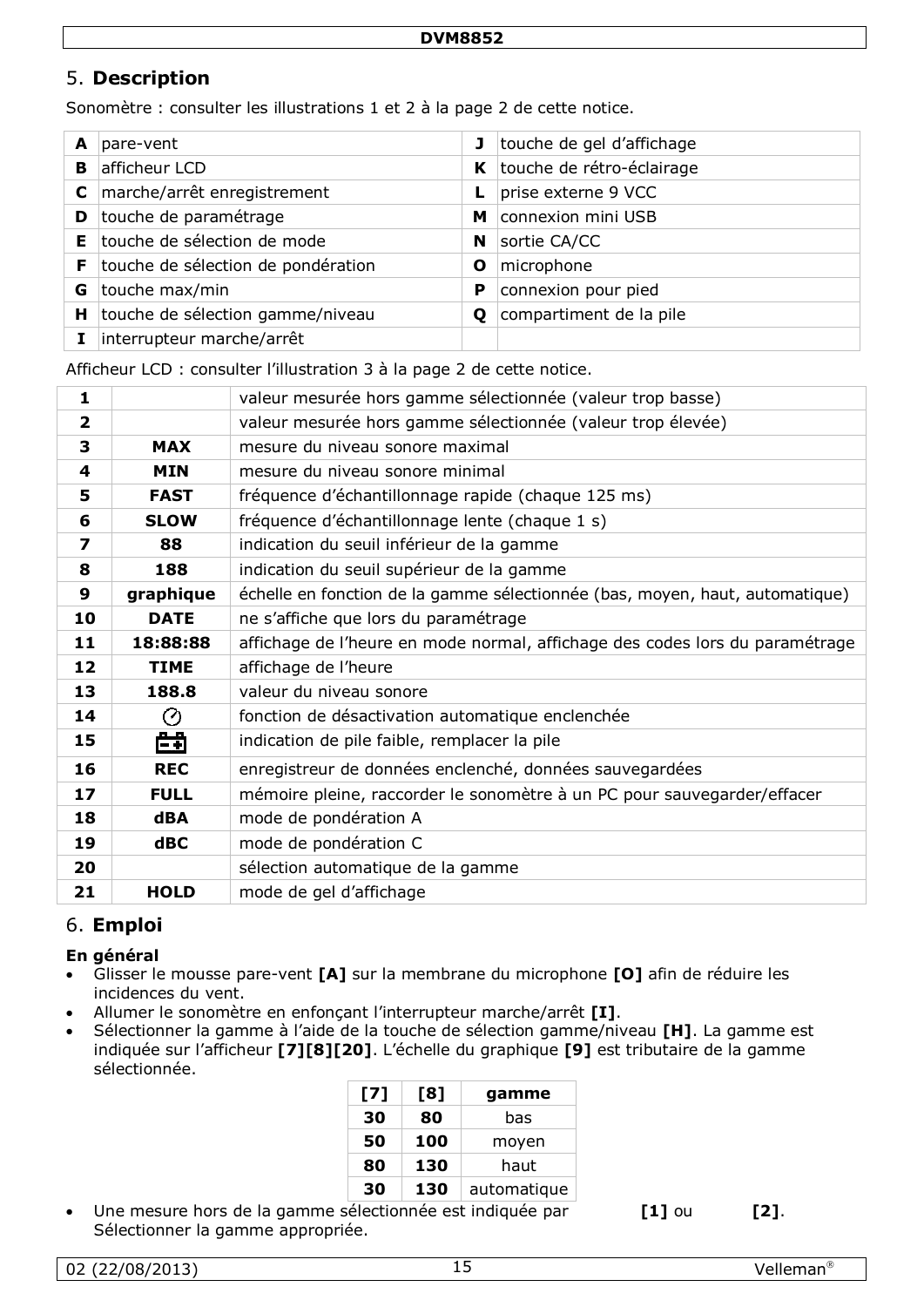- Le sonomètre intègre deux fréquences d'échantillonnage : fréquence d'échantillonnage rapide ou lente. En mode rapide, le niveau sonore est échantillonné chaque 125 ms ; en mode lent, le niveau sonore est échantillonné chaque 1 s. Sélectionner la fréquence à l'aide de la touche de sélection de mode **[E]**. La sélection **[5][6]** est indiquée sur l'afficheur. L'afficheur est rafraîchi 2x/s.
- La pondération peut être réglée sur A (dBA) ou sur C (dBC) :
	- **dBA** : niveau pondéré en fonction des caractéristiques de l'oreille humaine ;
	- **dBC** : niveau pondéré vers les fréquences graves du spectre.

Sélectionner la pondération à l'aide de la touche de sélection **[F]**. La selection **[18][19]** est indiquée sur l'afficheur.

- Maintenir enfoncé la touche de gel d'affichage **[J]** pour verrouiller/déverrouiller les valeurs sur l'afficheur. La fonction est indiquée sur l'afficheur **[21]**.
- Enfoncer la touche max/min **[G]** pour afficher la valeur du niveau sonore maximal (l'afficheur indique **MAX [3]**). Renfoncer la touche max/min **[G]** pour afficher la valeur du niveau sonore minimal (l'afficheur indique **MIN [4]**). Renfoncer la touche max/min **[G]** pour afficher la valeur du niveau sonore actuel.
- Activer/désactiver le rétro-éclairage à l'aide de la touche **[K]**.
- L'indication de la fonction de désactivation automatique **[14]** s'affiche lorsque la fonction est activée. Le sonomètre s'éteint après un délai de ± 15 minutes. Enfoncer la touche de paramétrage **[D]** pour désactiver la fonction.
- Éteindre le sonomètre en maintenant l'interrupteur marche/arrêt **[I]** pendant 3 secondes (un compteur à rebours s'affiche).
- Le sonomètre peut être monté sur un trépied. Visser le trépied dans la connexion **[P]** à l'arrière de l'appareil.

*Remarque :* Raccorder un analyseur de fréquences (non incl.), un traceur graphique (non incl.) à la sortie CA/CC.



|            | $X$ sortie CA | tension: 1 V RMS/cran<br>impédance: $100 \Omega$ |
|------------|---------------|--------------------------------------------------|
| Y          | sortie CC     | tension: 10 mV/dB<br>impédance : $1$ k $\Omega$  |
| <b>Z</b> 1 | masse         |                                                  |

#### **Paramétrage de l'heure/de la date**

- Éteindre le sonomètre.
- Maintenir enfoncé la touche de paramétrage **[D]** et allumer le sonomètre à l'aide de l'interrupteur marche/arrêt **[I]**. Relâcher la touche de paramétrage **[D]** dès que l'indication **TIME [12]** s'affiche. La date est affichée.
- Enfoncer la touche de paramétrage **[D]** pour accéder au menu de paramétrage ; renfoncer la touche de paramétrage **[D]** pour sauvegarder les réglages et pour accéder au niveau suivant. Maintenir enfoncé la touche de gel d'affichage **[J]** pour sauvegarder les réglages et pour quitter le menu de paramétrage.

| Enfoncer #              | <b>Display</b>                   |                                                                                                |
|-------------------------|----------------------------------|------------------------------------------------------------------------------------------------|
| 1                       | minutes TIME<br>n <sub>n</sub>   | réglage des minutes avec la touche de sélection gamme/niveau [H]                               |
| $\overline{\mathbf{2}}$ | heure TIME<br>$h - A$ ou $h - P$ | réglage des heures avec la touche de sélection gamme/niveau [H]<br>A=avant-midi, P=après-midi  |
| 3                       | DATE -d- jour                    | réglage du jour avec la touche de sélection gamme/niveau [H]                                   |
| 4                       | DATE -H- mois                    | réglage du mois avec la touche de sélection gamme/niveau [H]                                   |
| 5                       | <b>DATE-Y-</b> année             | réglage de l'année avec la touche de sélection gamme/niveau [H]                                |
| 6                       | rSt                              | Maintenir enfoncé la touche de gel d'affichage [J] pour rétablir la<br>configuration d'origine |

*Remarque :* Le jour ne s'affiche pas en mode normal mais ne s'affiche qu'en mode de paramétrage.

#### **Enregistreur de données**

- Pendant la mesure, enfoncer la touche d'enregistrement **[C]** pour enregistrer la mesure. Renfoncer la touche pour arrêter l'enregistrement. Ces enregistrements peuvent être transférés vers un ordinateur (voir [§7](#page-6-0) Analyse).
- Effacement de la mémoire : Éteindre le sonomètre. Maintenir enfoncé la touche d'enregistrement **[C]** et rallumer le sonomètre. Relâcher Release la touche d'enregistrement **[C]** dès que l'indication **CLR** s'affiche. **Attention !** Cette fonction efface irrémédiablement toutes les données enregistrées. Transférer ces données au préalable vers un ordinateur si nécessaire.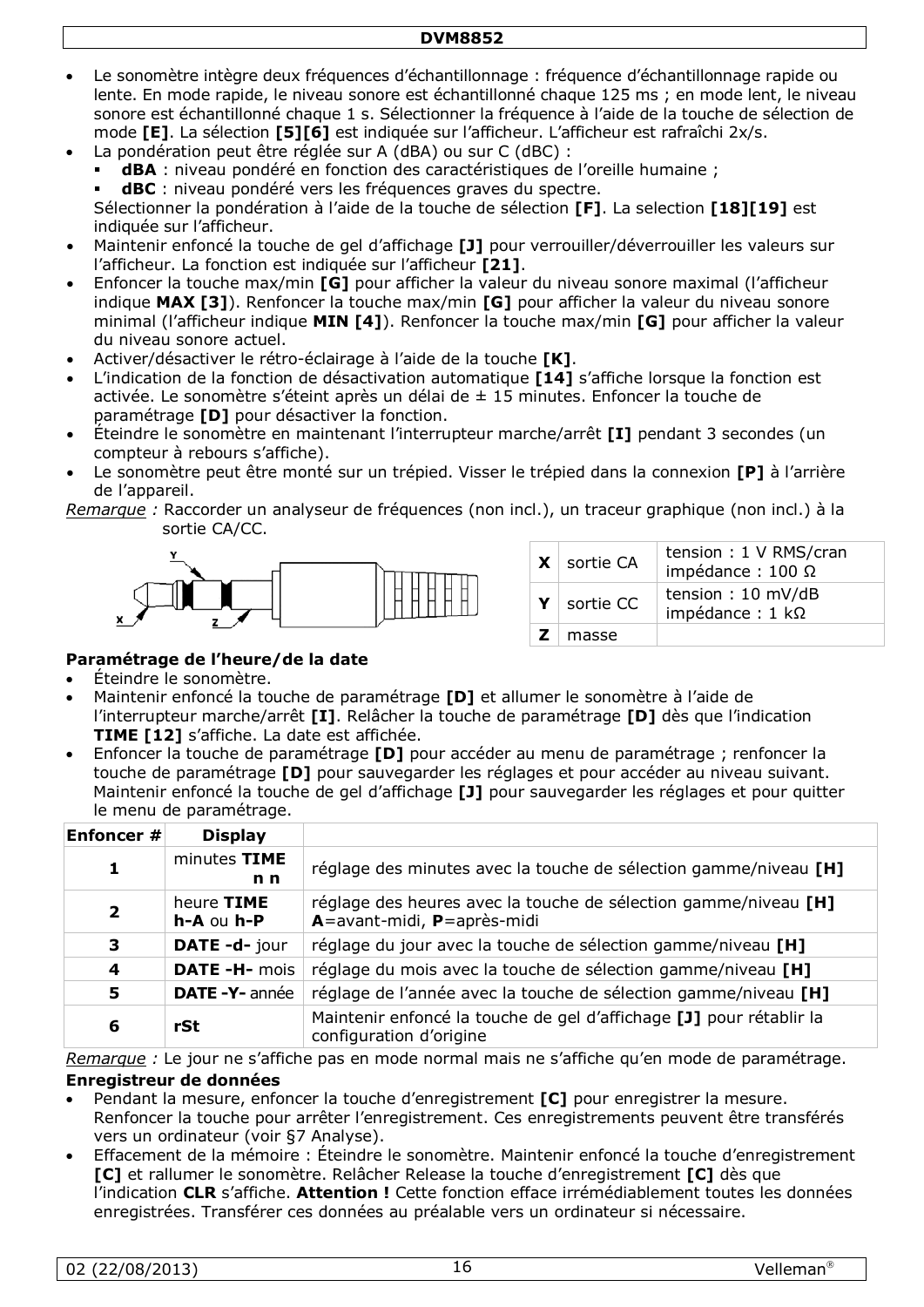## 7. **Analyse**

• Le sonomètre a une capacité de mémoire pour 32.700 mesures. L'analyse de ces mesures nécessite l'installation du logiciel inclus sur un ordinateur.

#### **Installation du logiciel**

- Insérer le cédérom inclus dans le lecteur de l'ordinateur. Ouvrir le répertoire et cliquer double sur le fichier **setup.exe** pour démarrer l'installation. Suivre les instructions.
- Raccorder le port USB **[M]** du sonomètre à un port USB libre de l'ordinateur à l'aide du câble USB inclus.
- Allumer le sonomètre à l'aide de l'interrupteur marche/arrêt **[I]**.
- Enfoncer la touche de paramétrage **[D]** pour lancer la transmission des données. L'indication de désactivation automatique **[14]** n'est plus affichée.
- Si l'ordinateur ne reconnaît pas le périphérique, copier le répertoire CP2101WIN du cédérom vers un répertoire local et rechercher les pilotes à l'aide d'une recherche automatique.

## **Analyse des données**

- Cliquer double sur l'icône 8852.exe (<sup>33</sup>) pour lancer le logiciel. Sélectionner le port COM droit dans le menu **ComPort(C)** selon le paramétrage de votre ordinateur et du port USB utilisé. La connexion s'établit dès que le port COM est sélectionné. Consulter l'illustration 4 à la page [3](#page-2-0) pour une capture d'écran.
- Lancer/arrêter le monitorage en temps réel et paramétrer/effacer le graphique depuis le menu **Real Time(R)**. Les données sont affichées au-dessus du graphique.
- Désactiver le monitorage en temps réel avant de régler le taux d'échantillonnage. Ce taux d'échantillonnage est la vitesse à laquelle le logiciel analyse le sonomètre.
- Agrandir le graphique en maintenant enfoncé le bouton gauche de la souris et en sélectionnant la zone dans le graphique. Revenir en arrière en cliquant sur la touche **UnDo Zoom**.
- En mode zoom, dérouler le menu **Graph(G)** et sélectionner l'option **Histogram**. Cliquer dans le graphique pour le modifier en un histogramme. Pour réafficher le graphique, dérouler le menu **Graph(G)**, sélectionner l'option **Line** et cliquer dans l'histogramme.
- En mode zoom, cliquer double dans le graphique pour établir une ligne de démarcation de départ (ligne verte). Recliquer double dans le graphique pour établir la ligne de démarcation de fin (ligne bleue). Les données entre ces deux lignes seront analysées (p.ex. valeur maximale/minimale, moyenne…) et affichées au bas du graphique. Effacer les lignes avec le bouton droit de la souris ou en recliquant double dans le graphique.
- Sauvegarde des données en temps réel : Arrêter et redémarrer le monitorage en temps réel. Le logiciel offre la possibilité de sauvegarder les données dans un fichier textuel.
- Analyse des données enregistrées : Cliquer l'option **DataLogger(D)** (cette fonction n'est pas disponible en mode d'enregistrement). Une nouvelle fenêtre apparaît. Consulter l'illustration 5 à la page [3](#page-2-1) de cette notice pour une capture d'écran.
- Les données sont transférées du sonomètre vers la mémoire du logiciel et effacées de la mémoire du sonomètre. **Sauvegarder les données sur l'ordinateur avec l'option Save Data(S)** afin de ne pas les perdre.
- Cliquer double sur un fichier pour visionner le contenu. Le graphique offre également les fonctions zoom et lignes de démarcation.
- Afficher des données préalablement sauvegardées en cliquant sur l'option **Import Data (I)**.
- Imprimer le graphique en cliquant sur la touche the **Print Data (P)**.

## 8. **Remplacement de la pile**

- Éteindre le sonomètre.
- Ouvrir le compartiment de la pile **[O]** en poussant légèrement sur le marquage  $\hat{\mathbf{r}}$  et en glissant le couvercle  $\pm$  1 cm vers le bas.
- Retirer la pile usagée et remplacer par une nouvelle pile 9 V en respectant la polarité.
- Bien refermer le compartiment de la pile. Veiller à ce que chaque dent du couvercle soit dans les guides.



**ATTENTION : Des affichages erronés peuvent apparaître lorsque le remplacement s'effectue tandis que le sonomètre est encore allumé. Le cas échéant, réinitialiser le sonomètre. Tenir la pile à l'écart des enfants.**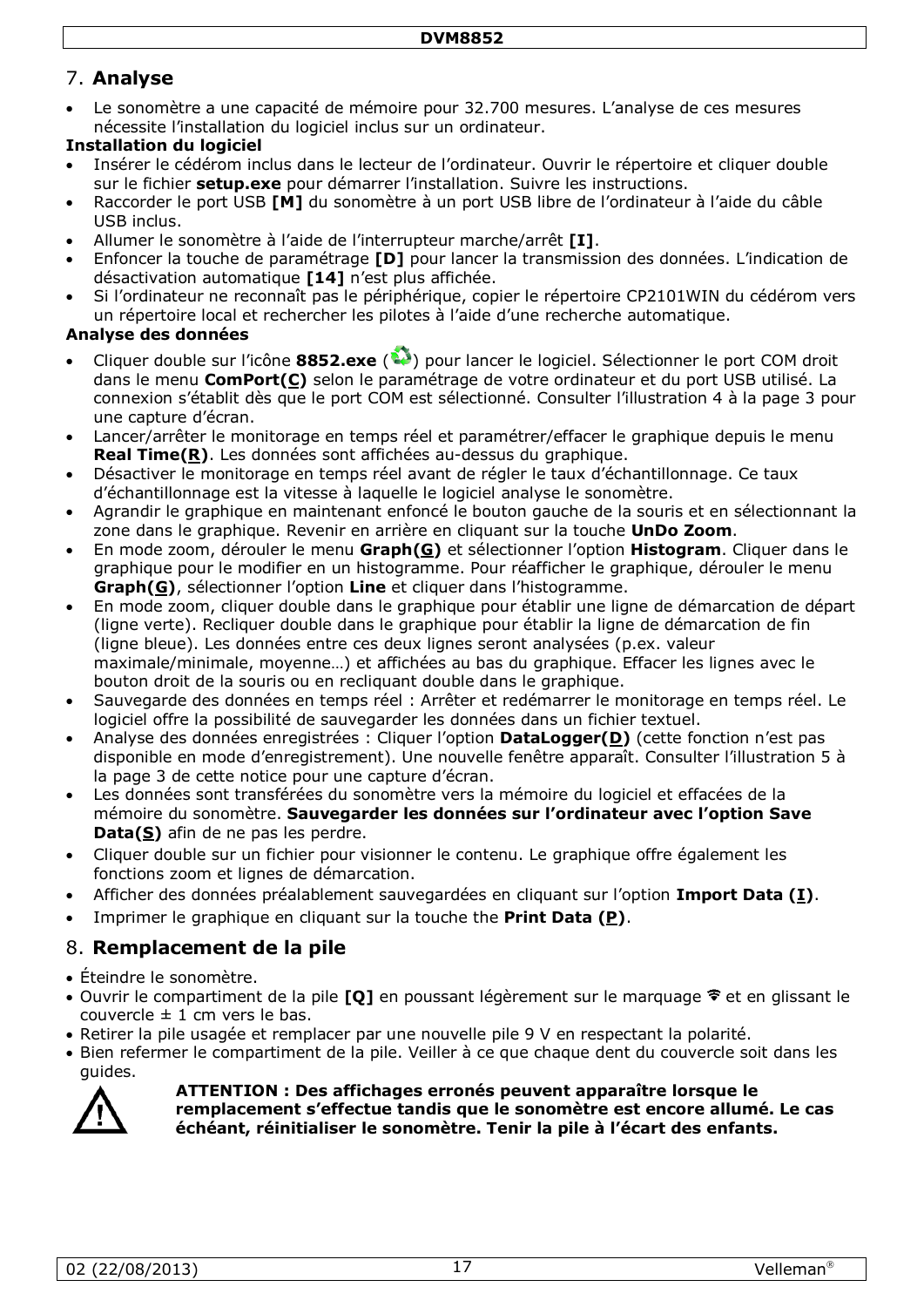## 9. **Spécifications techniques**

| plage de mesure Med       | Lo | 30 - 80 dB                                                                                 |  |
|---------------------------|----|--------------------------------------------------------------------------------------------|--|
|                           |    | 50 - 100 dB                                                                                |  |
|                           | Hi | 80 - 130 dB                                                                                |  |
| précision                 |    | ± 1,4 dB (réf. 94 dB @ 1 kHz)                                                              |  |
| pondération de fréquence  |    | A, C                                                                                       |  |
| fréquence de mesure       |    | rapide $(125 \text{ ms})$ , lente $(1 \text{ s})$                                          |  |
| plage dynamique           |    | 50 dB                                                                                      |  |
| plage de fréquence        |    | 31,5 Hz - 8 kHz                                                                            |  |
| microphone                |    | microphone à électret de 1/2"                                                              |  |
| sorties supplémentaire    |    | $AC = 1$ V RMS et $CC = 10$ mV/dB                                                          |  |
| alimentation              |    | pile 9 V (incl.)                                                                           |  |
| durée de vie de la pile   |    | $\pm$ 30 heures (avec pile alcaline)                                                       |  |
| dimensions                |    | 278 x 76 x 50 mm                                                                           |  |
| poids                     |    | ± 350 g                                                                                    |  |
| désactivation automatique |    | ± 15 min                                                                                   |  |
| température de service    |    | $0 - 40^{\circ}$ C                                                                         |  |
| taux d'humidité           |    | < 90 %                                                                                     |  |
| accessoires fournis       |    | notice d'emploi, trépied, pile, tournevis, pare-vent,<br>logiciel pour Windows®, câble USB |  |

**N'employer cet appareil qu'avec des accessoires d'origine. SA Velleman ne sera aucunement responsable de dommages ou lésions survenus à un usage (incorrect) de cet appareil. Pour plus d'information concernant cet article, visitez notre site web [www.velleman.eu.](http://www.velleman.eu/) Toutes les informations présentées dans cette notice peuvent être modifiées sans notification préalable.**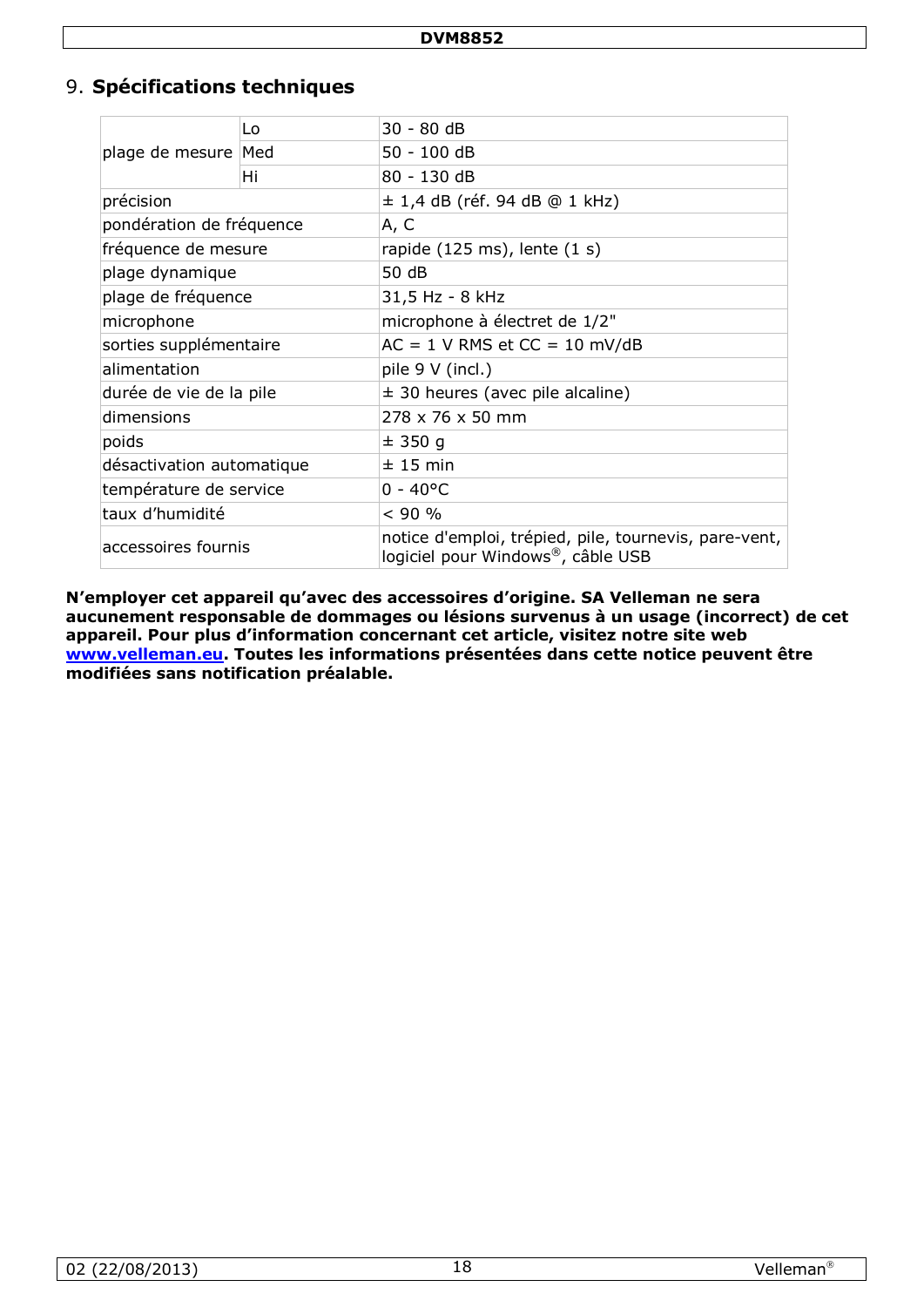# **MANUAL DEL USUARIO**

## 1. **Introducción**

#### **A los ciudadanos de la Unión Europea**

#### **Importantes informaciones sobre el medio ambiente concerniente a este producto**



Este símbolo en este aparato o el embalaje indica que, si tira las muestras inservibles, podrían dañar el medio ambiente. No tire este aparato (ni las pilas, si las hubiera) en la basura doméstica; debe ir a una empresa especializada en reciclaje. Devuelva este aparato a su distribuidor o a la unidad de reciclaje local. Respete las leyes locales en relación con el medio ambiente.

#### **Si tiene dudas, contacte con las autoridades locales para residuos.**

¡Gracias por haber comprado el **DVM8852**! Lea atentamente las instrucciones del manual antes de usarlo. Si el aparato ha sufrido algún daño en el transporte no lo instale y póngase en contacto con su distribuidor.

## 2. **Instrucciones de seguridad**



Mantenga el aparato lejos del alcance de personas no capacitadas y niños.

No exponga este equipo a lluvia, humedad ni a ningún tipo de salpicadura o goteo.

No exponga este aparato a polvo ni temperaturas extremas. No es apto para un uso a una altura de más de 2.000m.

- Los daños causados por descuido de las instrucciones de seguridad de este manual invalidarán su garantía y su distribuidor no será responsable de ningún daño u otros problemas resultantes.
- Los daños causados por modificaciones no autorizadas, no están cubiertos por la garantía.

## 3. **Normas generales**

- No agite el aparato. Evite usar excesiva fuerza durante el manejo y la instalación.
- Familiarícese con el funcionamiento del aparato antes de utilizarlo.
- Por razones de seguridad, las modificaciones no autorizadas del aparato están prohibidas.
- Utilice sólo el aparato para las aplicaciones descritas en este manual. Un uso desautorizado anula la garantía completamente.

#### 4. **Características**

- no homologado para mediciones oficiales
- software para Windows® y driver USB Macintosh®/Linux®
- capacidad datalogging con memoria para 32.7000 mediciones
- indicación barra gráfica
- función máx./mín.
- visualización sobre rango
- selección automática del rango: 30 130 dB
- visualización de la hora
- resolución: 0,1 dB
- visualización del rango de mediciones
- conexión de salida de la señal AC/DC
- desactivación automática
- tiempo de respuesta lento/rápido
- salida de señal CA/CC para la conexión a un analizador o una grabadora X-Y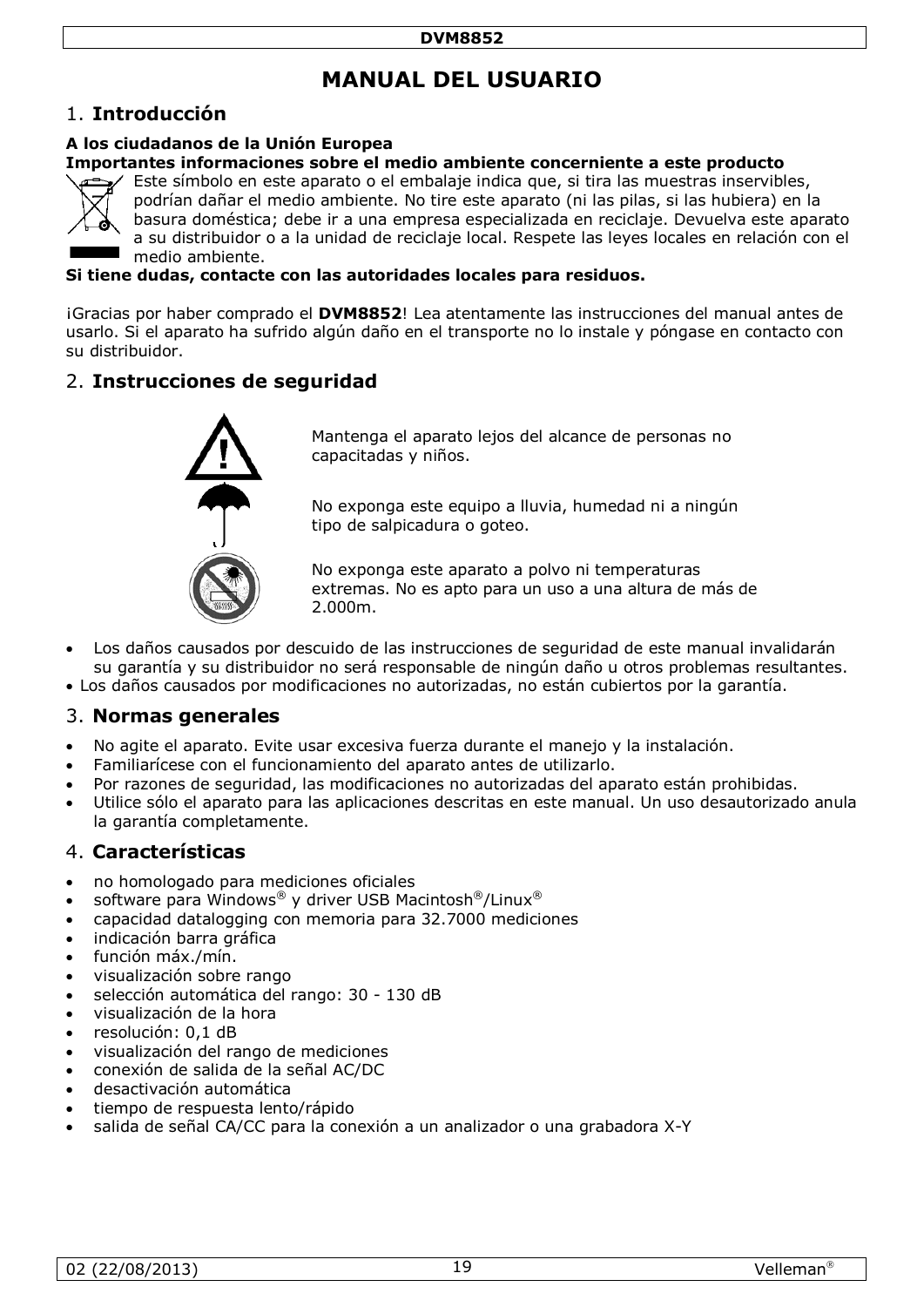## 5. **Descripción**

Sonómetro: Véase la figura 1 y 2 en la página 2 de este manual del usuario.

| A  | esponja para suprimir los ruidos del viento         | J  | tecla de retención de lectura (data hold) |
|----|-----------------------------------------------------|----|-------------------------------------------|
| в  | pantalla LCD                                        | K. | tecla de retroiluminación                 |
| C  | interruptor ON/OFF grabación                        |    | conexión externa de 9VCC                  |
| D  | tecla de ajuste                                     | M  | conexión mini USB                         |
| E. | tecla de selección del modo                         | N  | salida CA/CC                              |
| F. | tecla de selección de la ponderación de la<br>señal | O  | micrófono                                 |
| G  | tecla máx./mín.                                     | P  | conexión para trípode                     |
| н  | tecla de selección rango/nivel                      | O  | compartimiento de pilas                   |
|    | interruptor ON/OFF                                  |    |                                           |

Pantalla LCD: Véase la figura 3 en la página [2](#page-1-0) de este manual del usuario.

| $\mathbf{1}$            |                      | valor medido se encuentra fuera del rango seleccionado (valor demasiado<br>bajo)              |
|-------------------------|----------------------|-----------------------------------------------------------------------------------------------|
| $\overline{\mathbf{2}}$ |                      | valor medido se encuentra fuera del rango seleccionado (valor demasiado<br>elevado)           |
| 3                       | <b>MAX</b>           | medición del nivel sonoro máx.                                                                |
| 4                       | <b>MIN</b>           | medición del nivel sonoro mín.                                                                |
| 5                       | <b>FAST</b>          | modo de medición rápida (cada 125 ms)                                                         |
| 6                       | <b>SLOW</b>          | modo de medición lenta (cada 1 s)                                                             |
| $\overline{\mathbf{z}}$ | 88                   | indicación del rango, límite inferior                                                         |
| 8                       | 188                  | indicación del rango, límite superior                                                         |
| 9                       | gráfico de<br>barras | el gráfico de barras depende del rango seleccionado (bajo, medio, elevado,<br>automático      |
| 10                      | <b>DATE</b>          | la fecha sólo se visualiza durante el ajuste                                                  |
| 11                      | 18:88:88             | visualización de la hora en el modo normal, visualización de los códigos<br>durante el ajuste |
| 12                      | <b>TIME</b>          | visualización de la hora                                                                      |
| 13                      | 188.8                | valor del nivel sonoro                                                                        |
| 14                      | ⊘                    | la función de desactivación automática está activada                                          |
| 15                      | 曲                    | indicación de pila baja, reemplazar la pila                                                   |
| 16                      | <b>REC</b>           | la grabación de datos está activada, datos guardados                                          |
| 17                      | <b>FULL</b>          | memoria llena, conecte el sonómetro a un PC para guardar/borrar                               |
| 18                      | <b>dBA</b>           | modo de selección A                                                                           |
| 19                      | dBC                  | modo de selección C                                                                           |
| 20                      |                      | selección automática del rango                                                                |
| 21                      | <b>HOLD</b>          | modo de retención de lectura (data hold)                                                      |

## 6. **Uso**

#### **En general**

- Deslice la esponja **[A]** sobre la membrana del micrófono **[O]** para reducir los ruidos del viento.
- Active el sonómetro al pulsar el interruptor ON/OFF **[I]**.
- Seleccione el rango con la tecla de selección rango/nivel **[H]**. El rango se indica en la pantalla **[7][8][20]**. La escala del gráfico de barras **[9]** depende del rango seleccionado.

| [7] | [8] | rango      |
|-----|-----|------------|
| 30  | 80  | bajo       |
| 50  | 100 | medio      |
| 80  | 130 | elevado    |
| 30  | 130 | automática |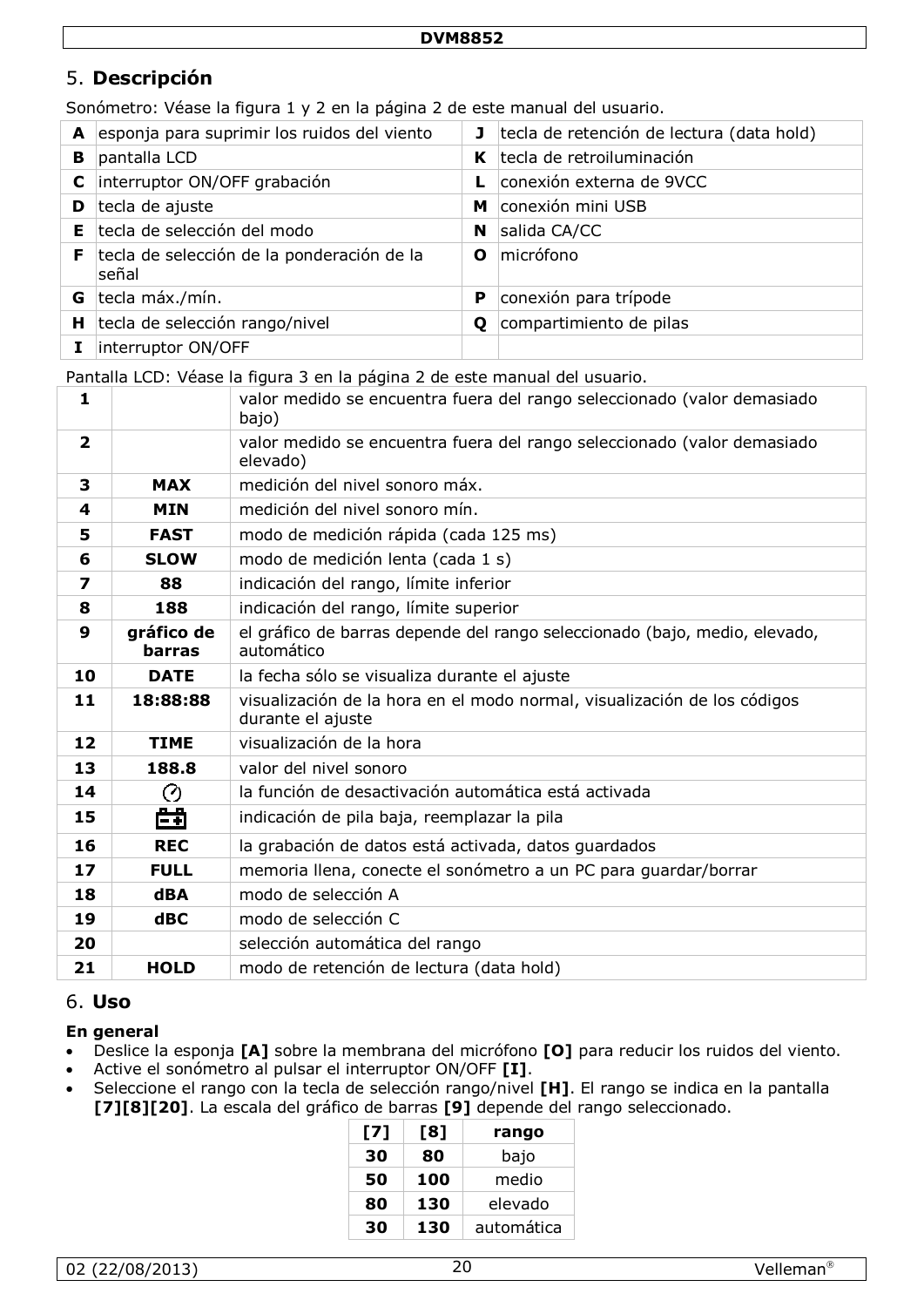- Una medición fuera del rango seleccionado se indica por **UNDER [1]** o **OVER [2]**. Seleccione el rango adecuado.
	-
- El sonómetro incluye dos frecuencias de medición: frecuencia de medición rápida o lenta. En el modo de medición rápida, el nivel sonoro se mide cada125 ms; en el modo de medición lento, el nivel sonoro se mide cada 1 s. Seleccione la frecuencia con la tecla de selección del modo **[E]**. La selección **[5][6]** se indica en la pantalla. La pantalla se actualiza 2x/s.
- Es posible ofrece también dos funciones de ponderación: ponderación A (dBA) y ponderación C (dBC):
	- **dBA** : el nivel se ajusta en función del rango de frecuencias del oído humano;
	- **dBC** : el nivel se ajusta en las frecuencias graves del espectro.

Seleccione la selección con la tecla de selección **[F]**. La selección **[18][19]** se indica en la pantalla.

- Mantenga pulsada la tecla de retención de lectura (data hold) **[J]** para bloquear/desbloquear los valores en la pantalla. La función se indica en la pantalla **[21]**.
- Pulse la tecla máx./mín. **[G]** para visualizar el valor del nivel sonoro máx. (la pantalla indica **MAX [3]**). Vuelva a pulsar la tecla máx./mín. **[G]** para visualizar el valor del nivel sonoro mín. (la pantalla indica **MIN [4]**). Vuelva a pulsar la tecla máx./mín. **[G]** para visualizar el valor del nivel sonoro actual.
- Active/desactive la retroiluminación con la tecla **[K]**.
- La indicación de la función de desactivación automática **[14]** se visualiza si la función está activada. El sonómetro se desactiva después de ± 15 minutos de inactividad. Pulse la tecla de ajuste **[D]** para desactivar la función.
- Desactive el sonómetro al mantener pulsado el interruptor ON/OFF **[I]** durante 3 segundos (se visualiza la cuenta atrás).
- Es posible instalar el sonómetro en un trípode. Atornille el trípode en la conexión **[P]** de la parte trasera del aparato.

*Nota:* Conecte un analizador de frecuencias (no incl.), un bode plotter (no incl.) a la salida CA/CC.



|    | $X$ salida CA | tensión: 1 V RMS/cran<br>impedancia: $100 \Omega$ |
|----|---------------|---------------------------------------------------|
| Y  | salida CC     | tensión: 10 mV/dB<br>impedancia: $1 k\Omega$      |
| Z. | masa          |                                                   |

#### **Ajustar la hora/la fecha**

- Desactive el sonómetro.
- Mantenga pulsada la tecla de ajuste **[D]** y active el sonómetro con el interruptor ON/OFF **[I]**. Suelte la tecla de ajuste **[D]** en cuanto la indicación **TIME [12]** se visualice. La fecha se visualiza.
- Pulse la tecla de ajuste **[D]** para entrar en el menú de ajuste; vuelva a pulsar la tecla de ajuste **[D]** para guardar los ajustes y para entrar en el nivel siguiente. Mantenga pulsada la tecla de retención de lectura (data hold) **[J]** para guardar los ajustes y para salir del menú de ajuste.

| Pulse #                 | <b>Display</b>                   |                                                                                                              |
|-------------------------|----------------------------------|--------------------------------------------------------------------------------------------------------------|
| 1                       | minutos TIME<br>n <sub>n</sub>   | ajuste de los minutos con la tecla de selección rango/nivel [H]                                              |
| $\overline{\mathbf{2}}$ | hora TIME<br>$h - A \circ h - P$ | ajuste de las horas con la tecla de selección rango/nivel [H]<br>$A =$ por la mañana, $P =$ por la tarde     |
| 3                       | DATE-d-día                       | ajuste del día con la tecla de selección rango/nivel [H]                                                     |
| 4                       | DATE-H-mes                       | ajuste del mes con la tecla de selección rango/nivel [H]                                                     |
| 5                       | <b>DATE -Y-</b> año              | ajuste del año con la tecla de selección rango/nivel [H]                                                     |
| 6                       | rSt                              | Mantenga pulsada la tecla de retención de lectura (data hold) [J] para<br>restablecer los ajustes de fábrica |

*Nota:* El día no se visualiza en el modo normal. Se visualiza sólo en el modo de ajuste.

#### **Grabadora de datos**

- Durante la medición, pulse la tecla de grabación **[C]** para grabar la medición. Vuelva a pulsar la tecla para desactivar la grabación. Es posible transmitir estas grabaciones a un ordenador (véase [§7](#page-6-0) Análisis).
- Borrar la memoria: Desactive el sonómetro. Mantenga pulsada la tecla de grabación **[C]** y vuelva a activar el sonómetro. Suelte la tecla de grabación **[C]** en cuanto se visualice la indicación **CLR**. **¡Ojo!** Esta función borra irremediablemente todos los datos grabados. Transmita estos datos a un ordenador si fuera necesario.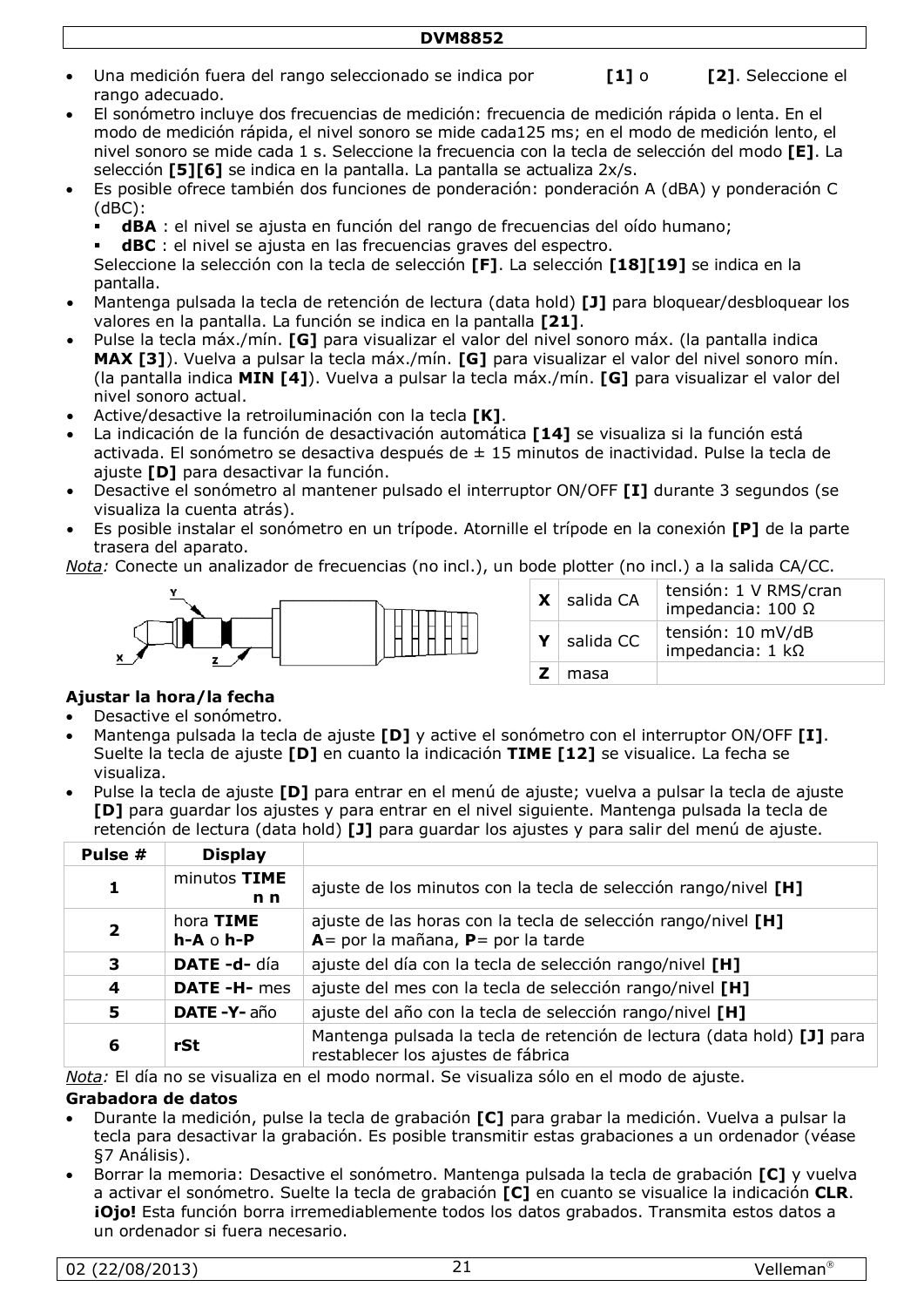## 7. **Análisis**

• El sonómetro tiene una capacidad de memoria para 32.700 mediciones. Para el análisis de estas mediciones es necesario instalar el software incluido en un ordenador.

## **Instalar el software**

- Introduzca el CD-ROM (incl.) en el lector del ordenador. Abra el directorio y haga clic dos veces en el fichero **setup.exe** para activar la instalación. Siga las instrucciones.
- Conecte el puerto USB **[M]** del sonómetro a un puerto USB libre del ordenador con el cable USB incluido.
- Active el sonómetro con el interruptor ON/OFF **[I]**.
- Pulse la tecla de ajuste **[D]** para activar la transmisión de datos. La indicación de desactivación automática **[14]** ya no se visualiza.
- Si el ordenador no reconoce el aparato periférico, copie el directorio CP2101WIN del CD-ROM a un directorio local y busque los drivers con una búsqueda automática.

## **Analizar los datos**

- Haga clic dos veces en el icono **8852.exe** ( ) para ejecutar el software. Seleccione el puerto COM de la parte derecha del menú **ComPort(C)** según el ajuste de su ordenador y el puerto USB utilizado. La conexión se establece en cuanto se seleccione el puerto COM. Véase la figura 4 en la página [3](#page-2-0) para una captura de pantalla (screenshot).
- Active/desactive la monitorización en tiempo real y ajuste/borre el gráfico de barras por el menú **Real Time(R)**. Los datos se visualizan en la parte superior del gráfico de barras.
- Desactive la monitorización en tiempo real antes de ajustar la frecuencia de muestreo. Esta frecuencia de muestreo es la velocidad con la que el software analiza el sonómetro.
- Amplíe el gráfico de barras al mantener pulsado el botón izquierdo del ratón y al seleccionar la zona del gráfico de barras. Regrese al hacer clic en la tecla **UnDo Zoom**.
- En el modo zoom, entre en el menú **Graph(G)** y seleccione la opción **Histogram**. Haga clic en el gráfico de barras para cambiarlo en un histograma. Para volver a visualizar el gráfico de barras, abra el menú **Graph(G)**, seleccione la opción **Line** y haga clic en el histograma.
- En el modo zoom, haga dos veces clic en el gráfico de barras para establecer un punto de partida (línea verde). Vuelva a hacer clic dos veces en el gráfico de barras para establecer el punto final (línea azul). Los datos entre estos dos puntos se analizarán (p.ej. valor máx./mín., medio, etc.) y se visualizarán en la parte inferior del gráfico de barras. Borre las líneas con el botón derecho del ratón o vuelva a hacer clic dos veces en el gráfico de barras.
- Guarde los datos en tiempo real: Desactive y vuelva a activar la monitorización en tiempo real. El software ofrece la posibilidad de guardar los datos en un fichero de texto.
- Analizar los datos grabados: Haga clic en la opción **DataLogger(D)** (esta función no está disponible en el modo de grabación). Aparece una nueva pantalla. Véase la figura 5 en la página [3](#page-2-1) de este manual del usuario para una captura de pantalla.
- Los datos se transmiten del sonómetro a la memoria del software y se borrarán de la memoria del sonómetro. **Guarde los datos en el ordenador con la opción Save Data(S)** para no perderlos.
- Haga dos veces clic en un fichero para visualizar el contenido. El gráfico de barras ofrece también las funciones zoom, el punto de partida y el punto final.
- Visualice los datos guardados al hacer clic en la opción **Import Data (I)**.
- Imprima el gráfico de barras al hacer clic en la tecla **Print Data (P)**.

## 8. **Reemplazar la pila**

- Desactive el sonómetro.
- Abra el compartimiento de pilas **[O]** al apretar ligeramente en  $\hat{\mathbf{v}}$  y al deslizar la tapa  $\pm$  1 cm hacia abajo.
- Saque la pila e introduzca una nueva pila de 9V. Respete la polaridad.
- Cierre el compartimiento de pilas. Asegúrese de que cada diento de la tapa se encuentre correctamente en las guías.



#### **¡OJO!: Se pueden visualizar datos incorrectos al reemplazar la pila mientras que el sonómetro siga activado. Si es el caso, reinicialice el sonómetro. Mantenga las pilas lejos del alcance de niños.**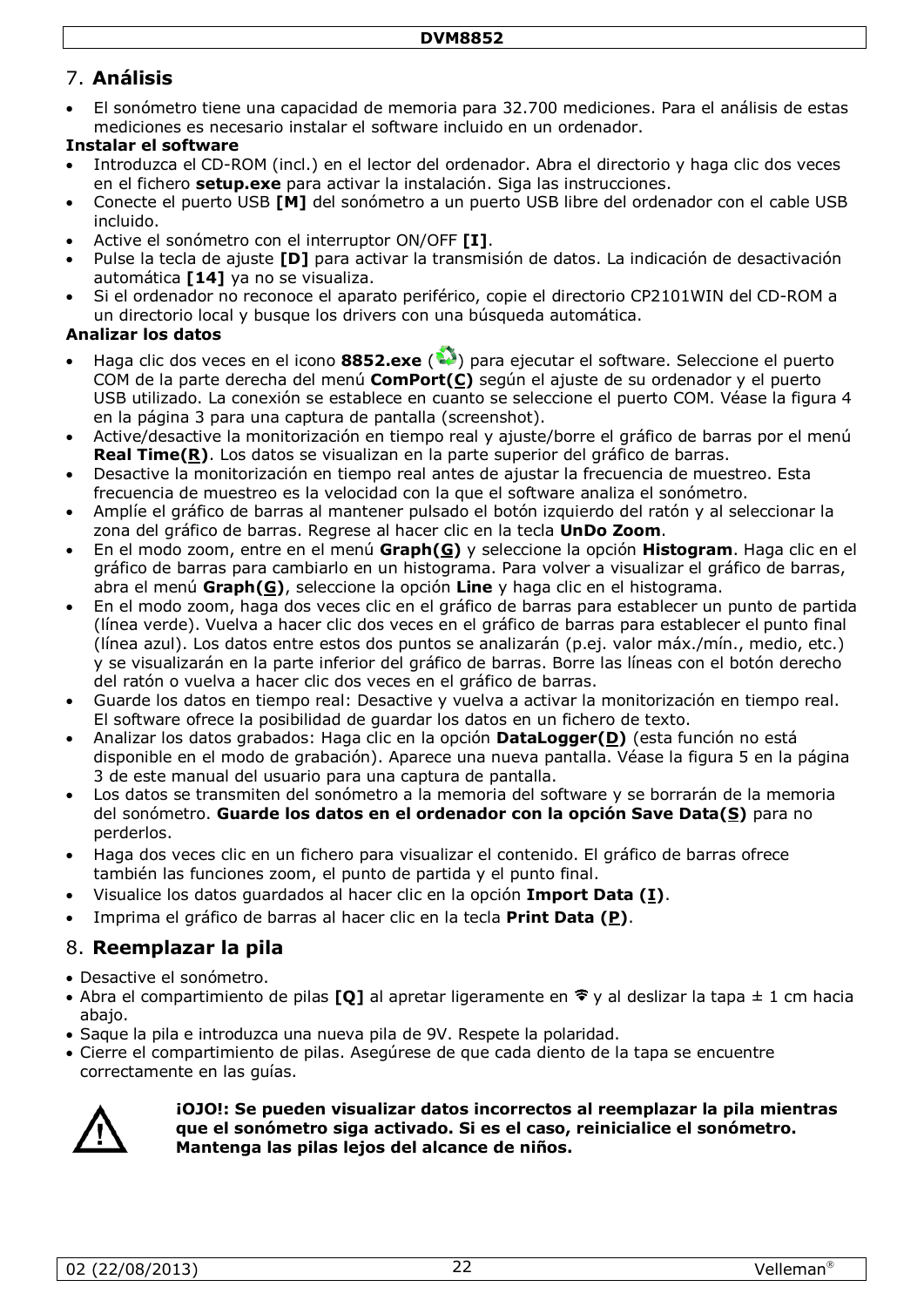## 9. **Especificaciones**

| rango de<br>medición          | Lo  | $30 - 80$ dB                                                                                                    |  |
|-------------------------------|-----|-----------------------------------------------------------------------------------------------------------------|--|
|                               | Med | 50 - 100 dB                                                                                                     |  |
|                               | Hi  | 80 - 130 dB                                                                                                     |  |
| precisión                     |     | $\pm$ 1,4 dB (ref. 94 dB @ 1 kHz)                                                                               |  |
| ponderación de frecuencias    |     | A, C                                                                                                            |  |
| frecuencia de medición        |     | rápida (125 ms), lenta (1 s)                                                                                    |  |
| rango dinámico                |     | 50 dB                                                                                                           |  |
| rango de frecuencia           |     | 31,5 Hz - 8 kHz                                                                                                 |  |
| micrófono                     |     | tipo condensador electret (12.7mm)                                                                              |  |
| salidas auxiliares            |     | $AC = 1$ V RMS y $CC = 10$ mV/dB                                                                                |  |
| alimentación                  |     | pila de 9V (incl.)                                                                                              |  |
| autonomía                     |     | $\pm$ 30 horas (con pila alcalina)                                                                              |  |
| dimensiones                   |     | 278 x 76 x 50 mm                                                                                                |  |
| peso                          |     | ± 350q                                                                                                          |  |
| desactivación automática      |     | $± 15$ min.                                                                                                     |  |
| temperatura de funcionamiento |     | $0 - 40^{\circ}$ C                                                                                              |  |
| humedad                       |     | < 90 %                                                                                                          |  |
| accesorios incluidos          |     | manual del usuario, trípode, pila, destornillador,<br>pantalla antiviento, software para Windows®, cable<br>USB |  |

**Utilice este aparato sólo con los accesorios originales. Velleman NV no será responsable de daños ni lesiones causados por un uso (indebido) de este aparato. Para más información sobre este producto, visite nuestra página web [www.velleman.eu.](http://www.velleman.eu/) Se pueden modificar las especificaciones y el contenido de este manual sin previo aviso.**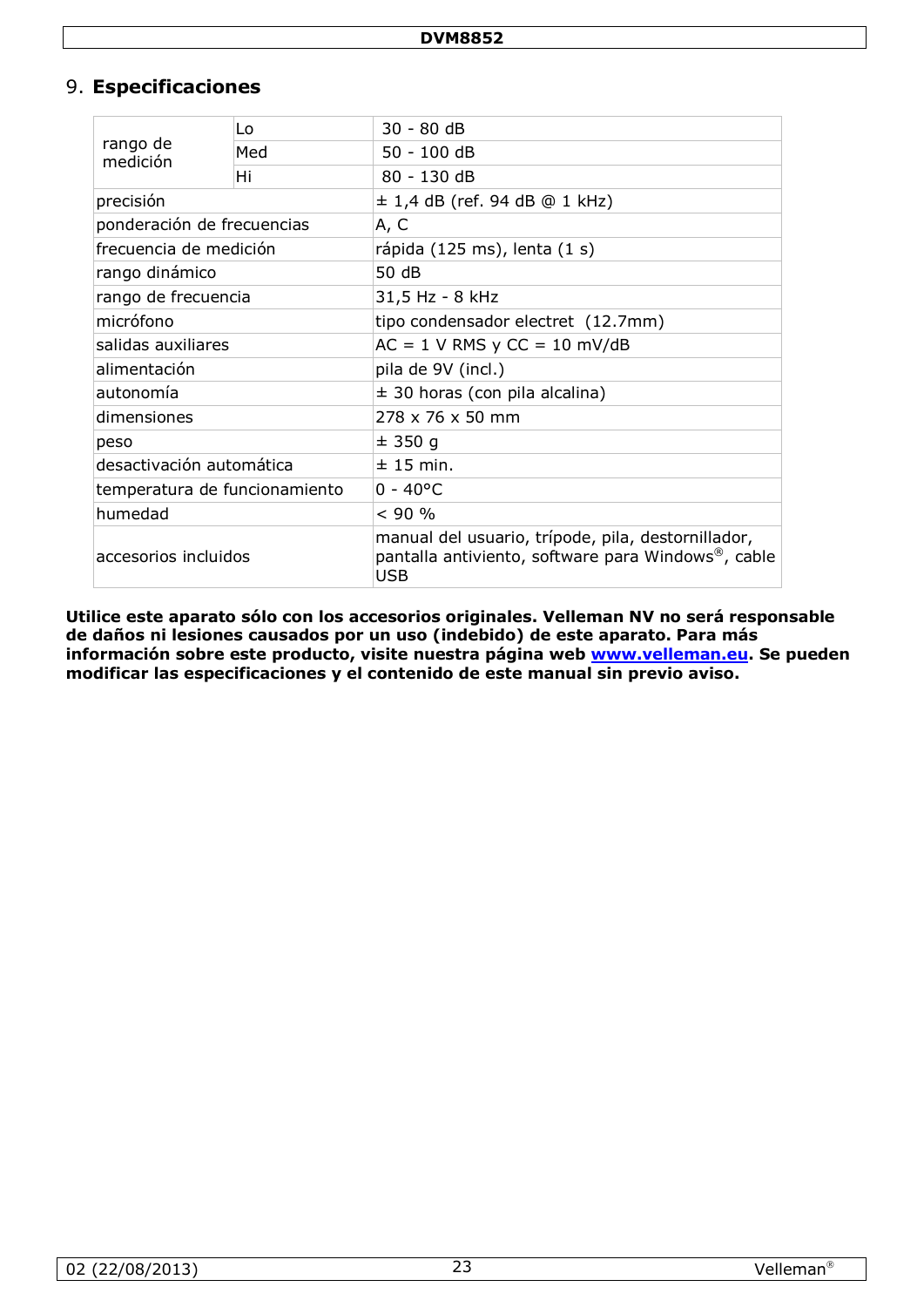## **BEDIENUNGSANLEITUNG**

#### 1. **Einführung**

#### **An alle Einwohner der Europäischen Union**

#### **Wichtige Umweltinformationen über dieses Produkt**



Dieses Symbol auf dem Produkt oder der Verpackung zeigt an, dass die Entsorgung dieses Produktes nach seinem Lebenszyklus der Umwelt Schaden zufügen kann. Entsorgen Sie die Einheit (oder verwendeten Batterien) nicht als unsortiertes Hausmüll; die Einheit oder verwendeten Batterien müssen von einer spezialisierten Firma zwecks Recycling entsorgt werden. Diese Einheit muss an den Händler oder ein örtliches Recycling-Unternehmen retourniert werden. Respektieren Sie die örtlichen Umweltvorschriften.

**Falls Zweifel bestehen, wenden Sie sich für Entsorgungsrichtlinien an Ihre örtliche Behörde.** 

Wir bedanken uns für den Kauf des **DVM8852**! Lesen Sie diese Bedienungsanleitung vor Inbetriebnahme sorgfältig durch. Überprüfen Sie, ob Transportschäden vorliegen. Sollte dies der Fall sein, verwenden Sie das Gerät nicht und wenden Sie sich an Ihren Händler.

#### 2. **Sicherheitshinweise**



Halten Sie Kinder und Unbefugte vom Gerät fern.

Schützen Sie das Gerät vor Regen und Feuchte. Setzen Sie das Gerät keiner Flüssigkeit wie z.B. Tropf- oder Spritzwasser, aus

Schützen Sie das Gerät vor Staub und extremen Temperaturen. Dieses Schallpegelmessgerät eignet sich nicht für Anwendung > 2.000 m.

- Bei Schäden, die durch Nichtbeachtung der Bedienungsanleitung verursacht werden, erlischt der Garantieanspruch. Für daraus resultierende Folgeschäden übernimmt der Hersteller keine Haftung.
- Bei Schäden verursacht durch eigenmächtige Änderungen erlischt der Garantieanspruch.

#### 3. **Allgemeine Richtlinien**

- Vermeiden Sie Erschütterungen. Vermeiden Sie rohe Gewalt während der Installation und Bedienung des Gerätes.
- Nehmen Sie das Gerät erst in Betrieb, nachdem Sie sich mit seinen Funktionen vertraut gemacht haben.
- Eigenmächtige Veränderungen sind aus Sicherheitsgründen verboten.
- Verwenden Sie das Gerät nur für Anwendungen beschrieben in dieser Bedienungsanleitung sonst kann dies zu Schäden am Produkt führen und erlischt der Garantieanspruch.

#### 4. **Eigenschaften**

- Nicht für amtliche Messungen geeignet
- Windows®-Software und USB-Treiber für Macintosh®/Linux®
- Datenlogging-Kapazität mit Speicher für 32.700 Messungen
- Balkenanzeige
- max./min. Funktion
- Anzeige eines starken und schwachen Signals
- automatische Einstellung der Messbereiche: 30 130 dB
- Uhr
- Auflösung: 0,1 dB
- Anzeige des Messbereichs
- AC/DC-Signalausgang
- Auto-Power-Off-Funktion
- langsame/schnelle Ansprechzeit
- AC/DC-Signalausgang für Anschluss mit Analysator oder X-Y-Recorder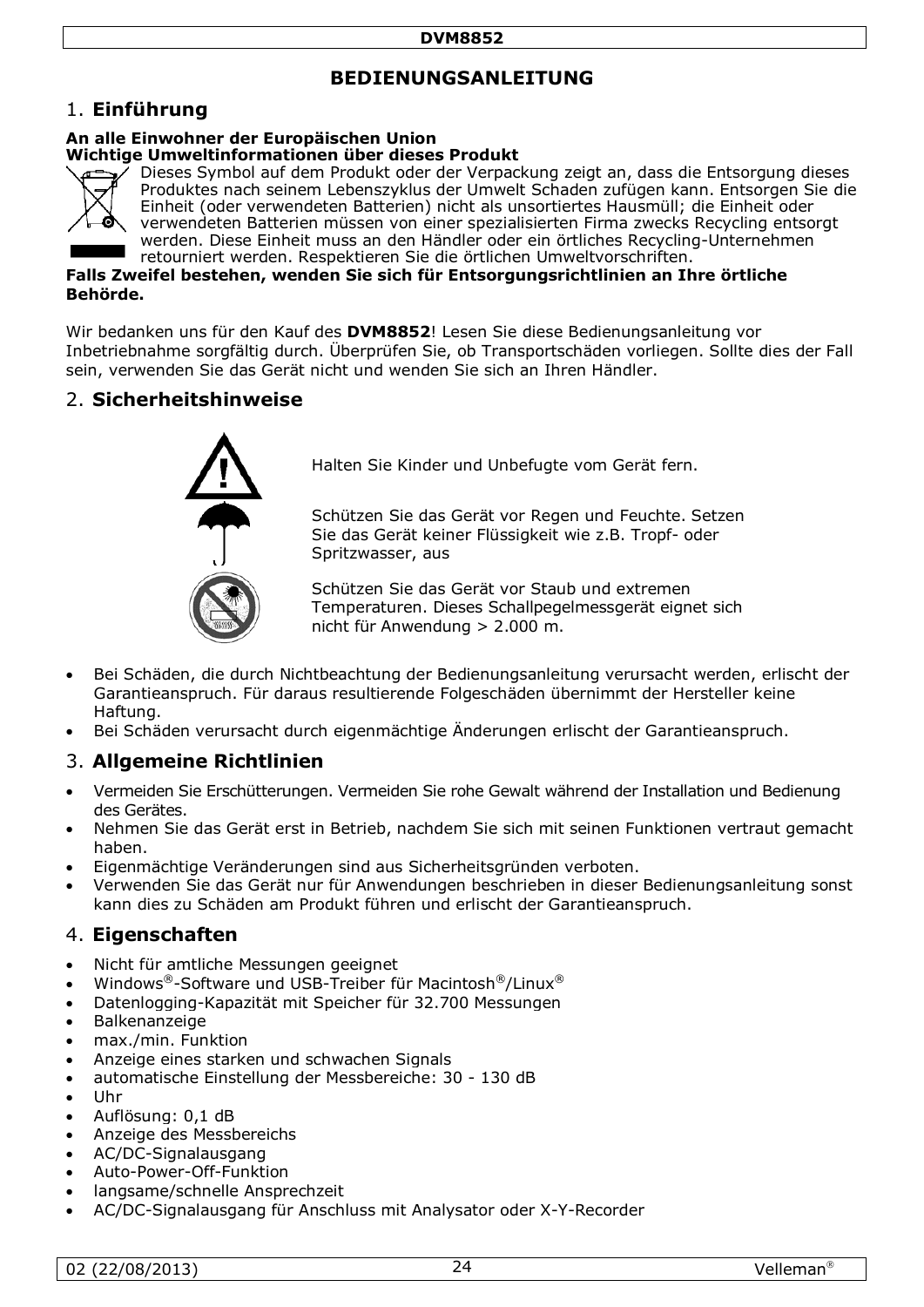## 5. **Umschreibung**

Allgemein: Siehe Abbildung 1 und 2, Seite 2 dieser Bedienungsanleitung.

| A | Windschutz                   |    | Hold-Taste                   |
|---|------------------------------|----|------------------------------|
| в | LCD-Display                  | K. | Taste Hintergrundbeleuchtung |
| C | Start/Stopptaste Aufnahme    |    | externer 9 VDC-Anschluss     |
| D | Einstellungstaste            | М  | mini USB-Anschluss           |
| Е | Modustaste                   | N. | AC/DC-Ausgang                |
| F | Wählschalter Signalbewertung | Ο  | Mikrofon                     |
| G | MAX/MIN-Taste                | P  | Anschluss Stativ             |
| н | Wählschalter Bereich/Niveau  | O  | Batteriefach                 |
|   | EIN/AUS-Schalter             |    |                              |

LCD-Display: Siehe Abbildung 3, Siehe Abbildung.

| 1                       |                 | gemessener Wert befindet sich unter dem ausgewähltem Bereich                                              |  |
|-------------------------|-----------------|-----------------------------------------------------------------------------------------------------------|--|
| $\overline{\mathbf{2}}$ |                 | gemessener Wert befindet sich über dem ausgewähltem Bereich                                               |  |
| 3                       | <b>MAX</b>      | Messung des max. Geräuschpegels                                                                           |  |
| 4                       | <b>MIN</b>      | Messung des min. Geräuschpegels                                                                           |  |
| 5                       | <b>FAST</b>     | schnelle Messung (jede 125 ms)                                                                            |  |
| 6                       | <b>SLOW</b>     | langsame Messung (jede 1 s)                                                                               |  |
| $\overline{\mathbf{z}}$ | 88              | Bereichsanzeige, niedrige Grenze                                                                          |  |
| 8                       | 188             | Bereichsanzeige, hohe Grenze                                                                              |  |
| 9                       | <b>Bargraph</b> | hängt vom ausgewählten Bereich (niedrig, durchschnittlich, hoch,<br>automatisch) ab                       |  |
| 10                      | <b>DATE</b>     | Datum (nur während Einstellung)                                                                           |  |
| 11                      | 18:88:88        | Uhranzeige während einer normalen Anwendung, Einstellcodes während<br>Einstellung                         |  |
| 12                      | <b>TIME</b>     | Uhranzeige                                                                                                |  |
| 13                      | 188.8           | gemessener Wert des Geräuschpegels                                                                        |  |
| 14                      | Ø               | automatische Abschaltung eingeschaltet                                                                    |  |
| 15                      | 曲               | Lo-Bat-Anzeige (ersetzen Sie die Batterie)                                                                |  |
| 16                      | <b>REC</b>      | Datenlogger eingeschaltet, Daten werden gespeichert                                                       |  |
| 17                      | <b>FULL</b>     | Speicher vom Datenlogger ist voll, verbinden Sie das Gerät mit einem PC, um<br>Daten zu speichern/löschen |  |
| 18                      | <b>dBA</b>      | A-Bewertung                                                                                               |  |
| 19                      | $d$ BC          | C-Bewertung                                                                                               |  |
| 20                      |                 | automatische Bereichseinstellung                                                                          |  |
| 21                      | <b>HOLD</b>     | Hold-Modus, Anzeige wird verriegelt                                                                       |  |

#### 6. **Anwendung**

#### **Allgemeen**

- Schieben Sie den Windschutz **[A]** über das Mikrofon **[O]** um diese vor dem Wind zu schützen.
- Schalten Sie das Schallpegelmessgerät mit dem EIN/AUS-Schalter **[I]**.
- Wählen Sie den Bereich mit dem Wählschalter für Bereich/Niveau **[H]**. Die Bereiche werden im Display **[7][8][20]** angezeigt. De Skala vom Bargraph **[9]** hängt vom ausgewählten Bereich ab.

| [7] | [8] | <b>Bereich</b>   |
|-----|-----|------------------|
| 30  | 80  | niedrig          |
| 50  | 100 | durchschnittlich |
| 80  | 130 | hoch             |
| 30  | 130 | automatisch      |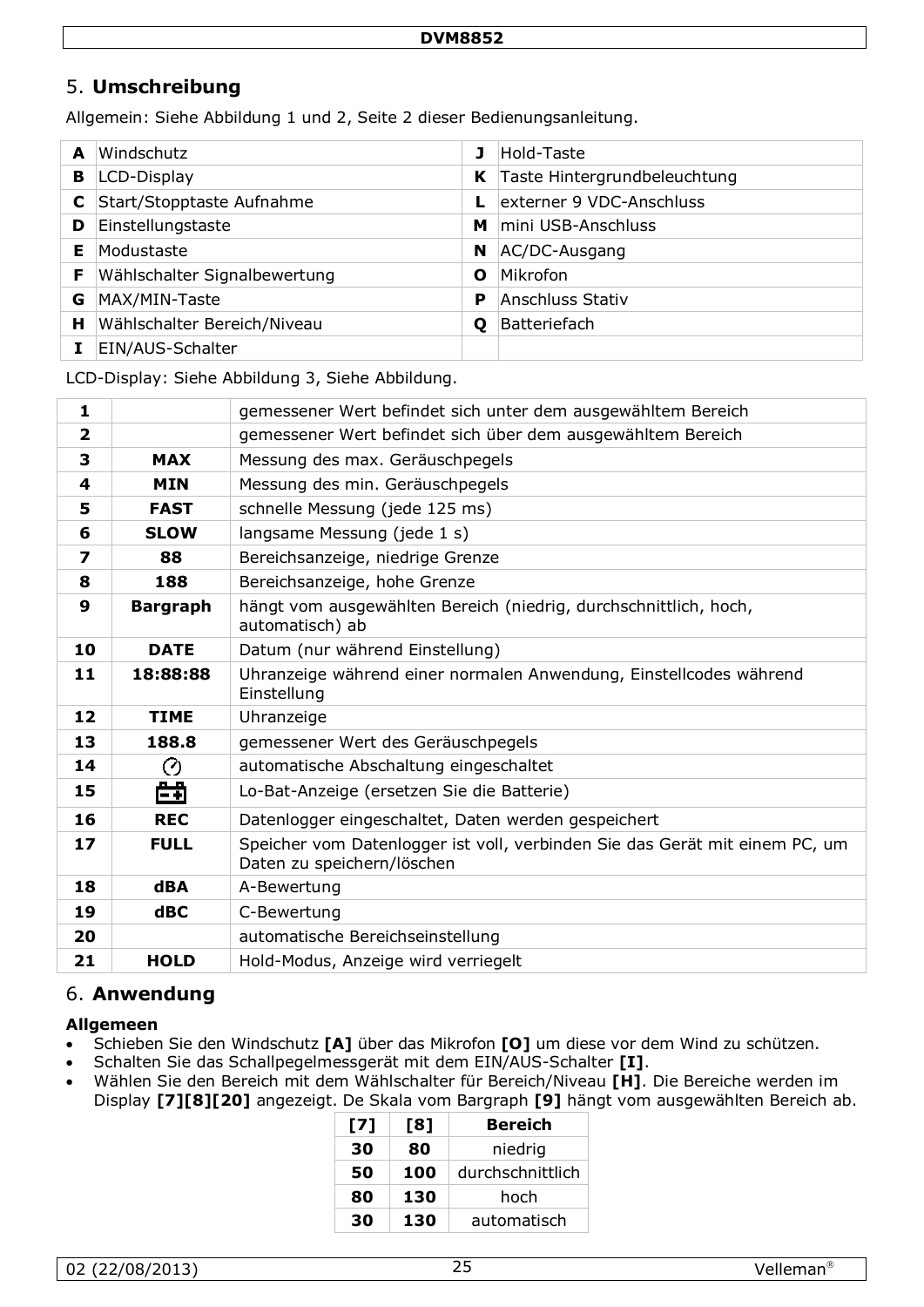- Eine Messung außerhalb des eingestellten Bereichs wird mit **[1]** oder [2] angezeigt. Wählen Sie den geeigneten Bereich aus.
- Dieses Schallpegelmessgerät hat zwei Messfrequenzen, nl. eine langsame und eine schnelle Frequenz. Im langsamen Messmodus nimmt das Schallpegelmessgerät alle 125 ms ein Schallpegelmuster auf; im schnellen Messmodus geschieht dies jede Sekunde. Wählen Sie eine Messfrequenz mit der Modustaste **[E]**. Der ausgewählte Modus wird im Display **[5][6]** angezeigt. Die Anzeige wird alle zwei Sekunden aktualisiert.
- Das Schallpegelmessgerät bietet auch zwei Bewertungsfunktionen nl. die A-Bewertung (dBA) und die C-Bewertung (dBC):
	- **dBA**: der Geräuschpegel wird gemäß dem Frequenzbereich des menschlichen Gehörs geregelt
	- **dBC**: der Geräuschpegel wird gemäß den niedrigen Spektrumfrequenzen geregelt. Wählen Sie die gewünschte Funktion mit dem Wählschalter für Signalbewertung **[F]** aus. Die ausgewählte Funktion wird im Display angezeigt **[18][19]**.
- Halten Sie die Hold-Taste **[J]** gedrückt, um die Anzeige im Display festzuhalten. Diese Funktion wird im Display **[21]** angezeigt. Drücken Sie wieder um weiter zu gehen.
- Drücken Sie ein Mal die MAX/MIN-Taste **[G]** um den Höchstwert anzuzeigen (Display zeigt **MAX [3]** an), drücken Sie ein zweites Mal, um den Mindestwert anzuzeigen (Display zeigt **MIN [4]** an), drücken Sie ein drittes Mal, um den aktuellen Geräuschpegel anzuzeigen.
- Schalten Sie de Hintergrundbeleuchtung mit Taste **[K]** ein oder aus.
- De Anzeige für die automatische Abschaltung **[14]** zeigt an, dass die Funktion eingeschaltet ist **[14]**. Das Schallpegelmessgerät wird nach ± 15 Minuten automatisch ausgeschaltet. Schalten Sie die Funktion mit der Einstellungstaste **[D]** ein und aus.
- Halten Sie den EIN/AUS-Schalter **[I]** 3 Sekunden gedrückt, um das Schallpegelmessgerät auszuschalten (Display zählt ab).
- Sie können das Schallpegelmessgerät auch am Stativ befestigen. Schrauben Sie das mitgelieferte Stativ am Schallpegelmessgerät **[P]**.

*Bemerkung:* Verbinden Sie ein externes Gerät, wie einen Frequenzanalysator (nicht mitgeliefert), Plotter (nicht mitgeliefert) über den AC/DC-Ausgang **[N]** mit dem Schallpegelmessgerät.



| X            | AC-<br>Ausgang | Spannung: 1 V<br>rms/Schritt<br>Impedanz: $100 \Omega$ |
|--------------|----------------|--------------------------------------------------------|
| Y            | DC-<br>Ausgang | Spannung: 10 mV/dB<br>Impedanz: $1 k\Omega$            |
| $\mathbf{Z}$ | Masse          |                                                        |

#### **Datum- und Uhreinstellung**

- Schalten Sie das Schallpegelmessgerät aus.
- Halten Sie die Einstellungstaste **[D]** gedrückt und drücken Sie nun den EIN/AUS-Schalter **[I]**. Lassen Sie die Einstellungstaste **[D]** los sobald **TIME [12]** und Datum angezeigt werden.
- Zeigen Sie das Einstellmenü mit der Einstellungstaste **[D]** an. Drücken Sie nun dieselbe Einstellungstaste **[D]** um die Einstellung zu speichern und zum nächsten Einstellniveau zu gehen. Speichern Sie die Einstellungen und verlassen Sie das Einstellmenü mit der Hold-Taste **[J]**.

| <b>Drücken</b><br>Sie# | <b>Display</b>                 |                                                                                                                  |
|------------------------|--------------------------------|------------------------------------------------------------------------------------------------------------------|
| 1                      | Minuten TIME<br>n <sub>n</sub> | Stellen Sie die Minuten mit der Wählschalter für Bereich/Niveau [H]<br>ein.                                      |
|                        | Stunde TIME<br>h-A oder h-P    | Stellen Sie die Stunden mit der Wählschalter für Bereich/Niveau [H]<br>ein.<br>$A =$ Vormittag, $P =$ Nachmittag |
| 3                      | DATE -d-Tag                    | Stellen Sie den Tag mit der Wählschalter für Bereich/Niveau [H] ein                                              |
| 4                      | <b>DATE -H- Monat</b>          | Stellen Sie den Monat mit der Wählschalter für Bereich/Niveau [H] ein                                            |
| 5                      | DATE -Y- Jahr                  | Stellen Sie das Jahr mit der Wählschalter für Bereich/Niveau [H] ein                                             |
| 6                      | rSt                            | Halten Sie die Hold-Taste [J] gedrückt, um die Werkseinstellungen<br>wieder einzustellen                         |

*Bemerkung:* Der Tag erscheint während der normalen Bildschirmwiedergabe nicht im Display. Der Tag erscheint nur während des Einstellmodus.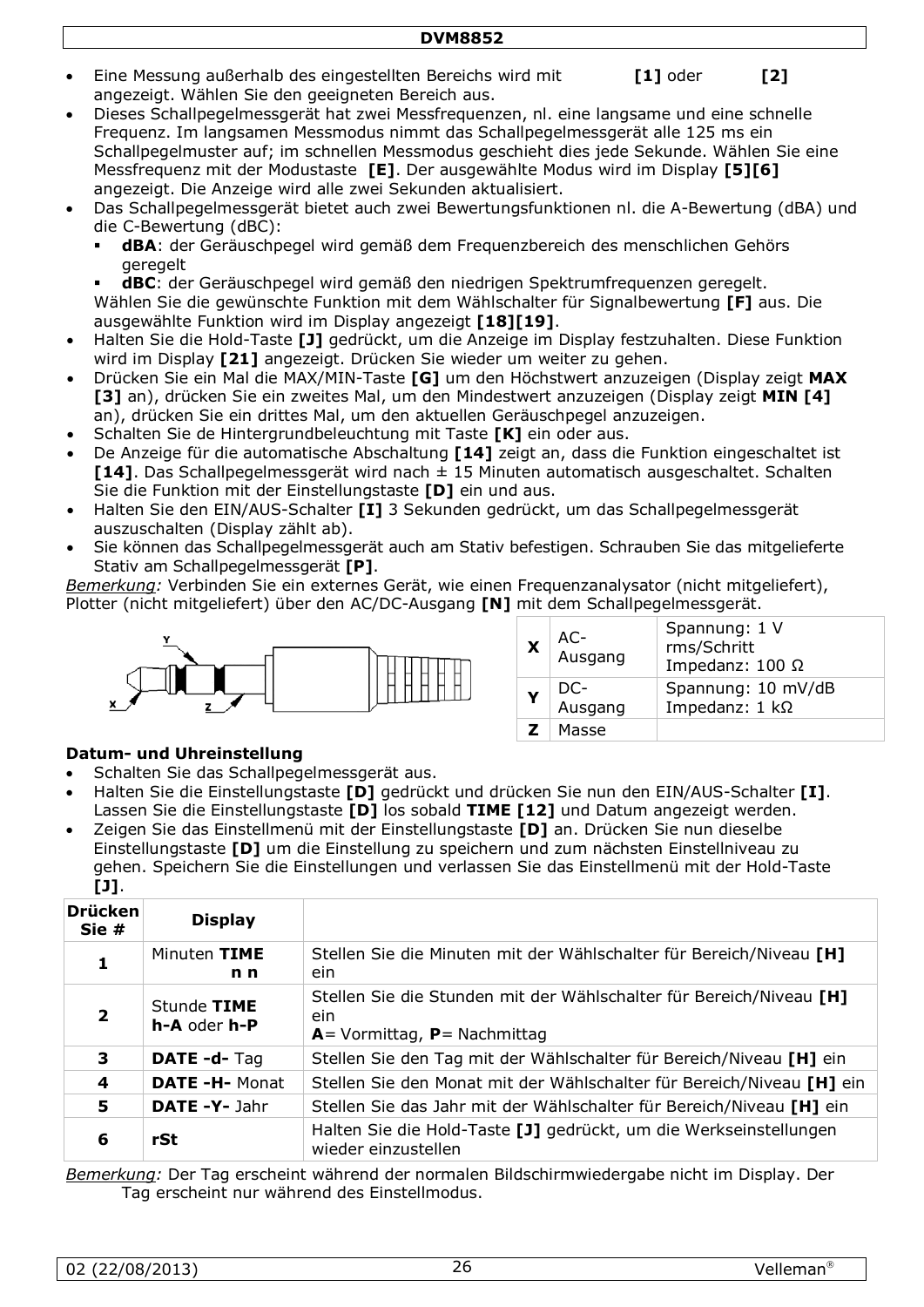#### **Datenlogger**

- Drücken Sie während der Messung die Start/Stopp-Taste **[C]** um die Aufnahme der Messung zu starten/stoppen. Die Aufnahmen können auf PC übertragen werden (siehe [§7](#page-6-0) Analyse).
- Den Speicher löschen: Schalten Sie zuerst das Schallpegelmessgerät ab. Halten Sie danach die Start/Stopp-Taste **[C]** gedrückt während Sie das Schallpegelmessgerät einschalten. Lassen Sie die Start/Stopp-Taste **[C]** los sobald **CLR** im Display erscheint. **Achtung:** alle registrierte Daten im Schallpegelmessgerät werden gelöscht. Übertragen Sie die Daten vom Speicher auf PC wenn Sie die Daten weiter verwenden möchten.

## 7. **Analyse**

• Das Schallpegelmessgerät hat einen Speicher für 32.700 Messungen. Um diese Messungen analysieren zu können, installieren Sie zuerst die mitgelieferte Software.

#### **Software-Installation**

- Legen Sie das mitgelieferte CD-ROM in das CD-ROM-Laufwerk vom PC ein. Öffnen Sie das Verzeichnis und doppelklicken Sie die Datei **setup.exe** um die Installation zu starten. Befolgen Sie die Anweisungen im Bildschirm.
- Verbinden Sie das Schallpegelmessgerät über den USB-Port **[M]** und das mitgelieferte USB-Kabel mit dem PC.
- Schalten Sie das Schallpegelmessgerät mit dem EIN/AUS-Schalter **[I]** ein.
- Drücken Sie die Einstellungstaste **[D]** um die Datenübertragung zu starten. Die Ikone für die automatische Abschaltung **[14]** erscheint nicht mehr im Display.
- Erkennt der PC die neue Peripherie nicht, so kopieren Sie das CP2101WIN-Verzeichnis vom CD-ROM auf das lokale Verzeichnis und suchen Sie die Treiber im lokalen Verzeichnis über einen automatischen Suchauftrag.

#### **Analyse der Daten**

- Doppelklicken Sie die Datei **8852.exe** ( ) um die Software zu starten. Wählen Sie den rechten COM-Port in het Menü **ComPort(C)**. Wählen Sie den COM-Port abhängig vom PC und dem verwendeten USB-Port. Beim Auswählen des COM-Ports geschieht den Anschluss sofort. Siehe Abbildung 4, Seite [3](#page-2-0) dieser Bedienungsanleitung für einen Screenshot.
- Starten oder stoppen Sie das Echtzeit-Monitoring, oder löschen Sie den Bargraph über das Menü **Real Time(R)**. Mehr Details werden über dem Bargraph angezeigt.
- Stoppen Sie das Echtzeit-Monitoring wenn Sie die Abtastfrequenz einstellen möchten. Diese Abtastfrequenz ist NICHT die Abtastfrequenz des Schallpegelmessgerätes, sondern die Frequenz mit der die Software das Schallpegelmessgerät liest.
- Heranzoomen: Halten Sie die linke Maustaste gedrückt und schleppen Sie über das gewünschte Gebiet. Lassen Sie die linke Maustaste los.
- Herauszoomen: Klicken Sie **UnDo Zoom**.
- Im Zoommodus, klicken Sie das Menü **Graph(G)** und wählen Sie **Histogramm**. Klicken Sie im Bargraph um auf ein Histogramm umzuschalten. Kehren Sie zum Bargraph zurück, indem Sie das Menü **Graph(G)** öffnen, die Option **Line** auszuwählen und im Histogramm zu klicken.
- Im Zoommodus, doppelklicken Sie mit der linken Maustaste einen Punkt im Bargarph, um einen Anfangspunkt zu bestimmen (grüne Linie). Doppelklicken Sie mit der linken Maustaste wieder einen Punkt im Bargraph um einen Endpunkt zu bestimmen (blaue Linie). Die Daten zwischen den zwei Linien werden analysiert (z.B. Höchst- und Mindestwert, Mittelwert, usw.) und auf der Unterseite des Bargraphen angezeigt. Entfernen Sie die Linien indem sie mit der linken Maustaste zwei Mal klicken.
- Speichern Sie die Echtzeit-Daten, indem Sie das Echtzeit-Monitoring stoppen und wieder starten. Das Schallpegelmessgerät fragt, ob Sie die Daten als Textdatei speichern möchten.
- Analysieren Sie ältere Messungen über das Menü **Datenlogger(D)**. Dies gelingt aber nicht wen das Schallpegelmessgerät sich im Aufnahmemodus befindet. Es erscheint ein neues Fenster. Siehe Abbildung 5, Seite [3](#page-2-1) dieser Bedienungsanleitung für einen Screenshot.
- Die Daten werden vom Schallpegelmessgerät auf den Speicher der Software kopiert und aus dem Speicher des Schallpegelmessgerätes gelöscht. Speichern Sie die Daten über das Menü **Save Daten(S)** im PC. Machen Sie dies nicht, so werden alle Daten beim Ausschalten gelöscht.
- Doppelklicken Sie mit der linken Maustaste die Datei, um die Daten anzuzeigen. Der Bargraph bietet auch die Zoomfunktion und Anfangs- und Endpunkt.
- Rufen Sie schon gespeicherte Messungen über das Menü **Import Daten (I)** ab.
- Drucken Sie den Bargraph über das Menü **Print Daten (P)** ab.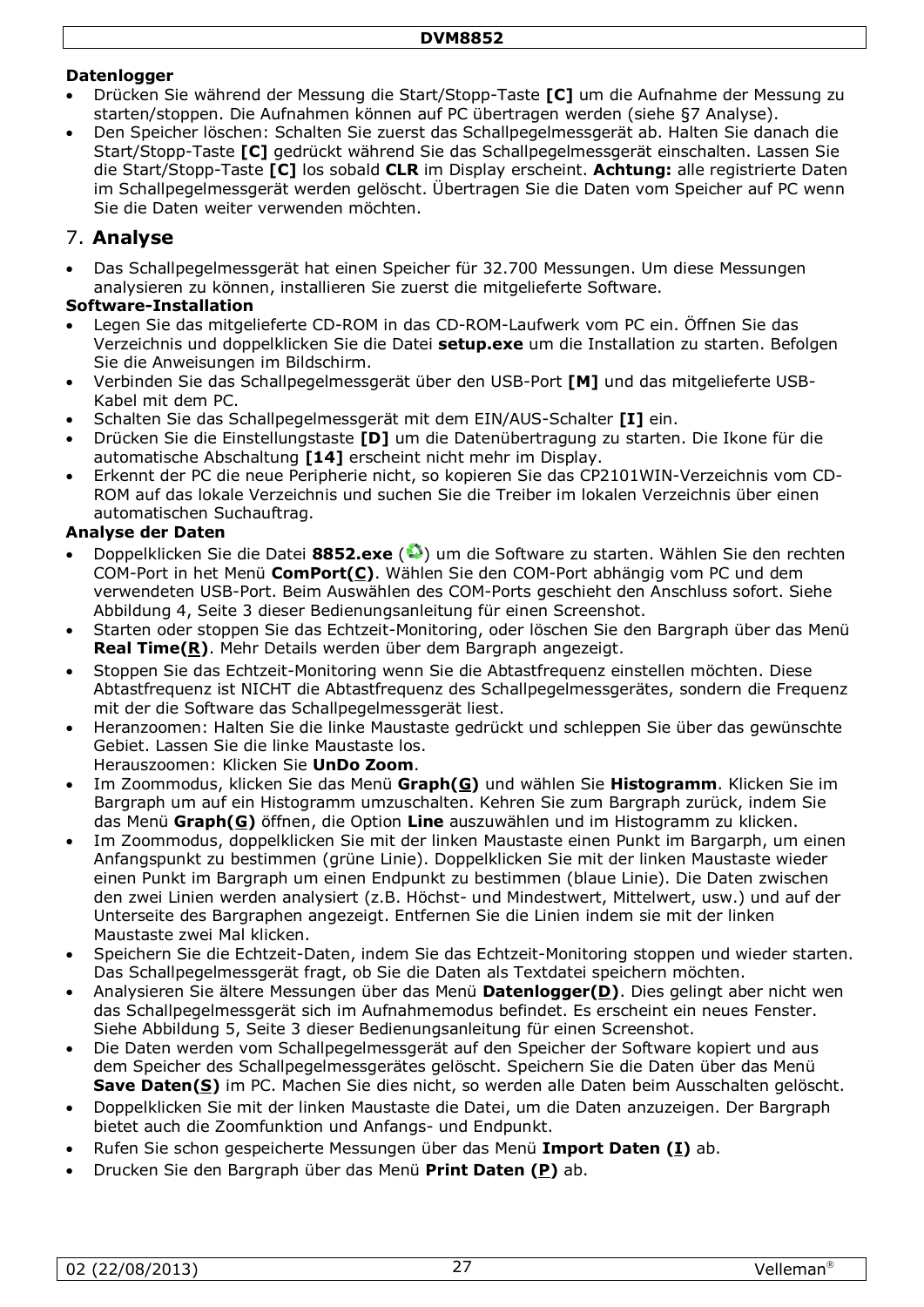## 8. **Batteriewechsel**

- Schalten Sie das Schallpegelmessgerät aus.
- Öffnen Sie das Batteriefach **[Q]**. Drücken Sie vorsichtig die Markierung ( $\widehat{\mathbf{F}}$ ) und schieben Sie den Deckel etwa  $\pm$  1 cm nach unten.
- Entfernen Sie die Batterie und legen Sie eine neue 9V-Batterie ein. Beachten Sie die Polarität.
- Stellen Sie den Deckel wieder auf und schieben Sie ihn zu. Beachten Sie, dass es richtig geschlossen wurde.



**ACHTUNG: Beim Durchführen eines Batteriewechsels wenn das Schallpegelmessgerät noch eingeschaltet ist, können da Störungen entstehen. Starten Sie das Schallpegelmessgerät wieder. Halten Sie die Batterien von Kindern fern.**

## 9. **Technische Daten**

| Messbereich              | Lo  | 30 - 80 dB                                                                                               |  |
|--------------------------|-----|----------------------------------------------------------------------------------------------------------|--|
|                          | Med | 50 - 100 dB                                                                                              |  |
|                          | Hi  | 80 - 130 dB                                                                                              |  |
| Genauigkeit              |     | $\pm$ 1,4 dB (ref 94 dB @ 1 kHz)                                                                         |  |
| Frequenzbewertung        |     | A, C                                                                                                     |  |
| Messbereiche             |     | schnell (125ms), langsam (1s)                                                                            |  |
| dynamischer Bereich      |     | 50 dB                                                                                                    |  |
| Frequenzbereich          |     | 31,5 Hz - 8 kHz                                                                                          |  |
| Mikrofon                 |     | Elektret-Kondensatormikrofon (12.7mm)                                                                    |  |
| Hilfsaugänge             |     | AC(=1Vrms)/(DC=10mV/dB)-Ausgänge                                                                         |  |
| Stromversorgung          |     | 9V-Batterie (mitgeliefert)                                                                               |  |
| Lebensdauer Batterie     |     | ± 30 Stunden (mit Alkaline-Batterie)                                                                     |  |
| Abmessungen              |     | $278 \times 76 \times 50$ mm                                                                             |  |
| Gewicht                  |     | ± 350 g                                                                                                  |  |
| automatische Abschaltung |     | $± 15$ Min.                                                                                              |  |
| Betriebstemperatur       |     | $0 - 40^{\circ}C$                                                                                        |  |
| Feuchtigkeit             |     | < 90 %                                                                                                   |  |
| mitgeliefertes Zubehör   |     | Bedienungsanleitung, Stativ, Batterie,<br>Schraubendreher, Windschutz, Windows®-<br>Software, USB-Kabel, |  |

**Verwenden Sie dieses Gerät nur mit originellen Zubehörteilen. Velleman NV übernimmt keine Haftung für Schaden oder Verletzungen bei (falscher) Anwendung dieses Gerätes. Für mehr Informationen zu diesem Produkt, siehe [www.velleman.eu.](http://www.velleman.eu/) Alle Änderungen ohne vorherige Ankündigung vorbehalten.**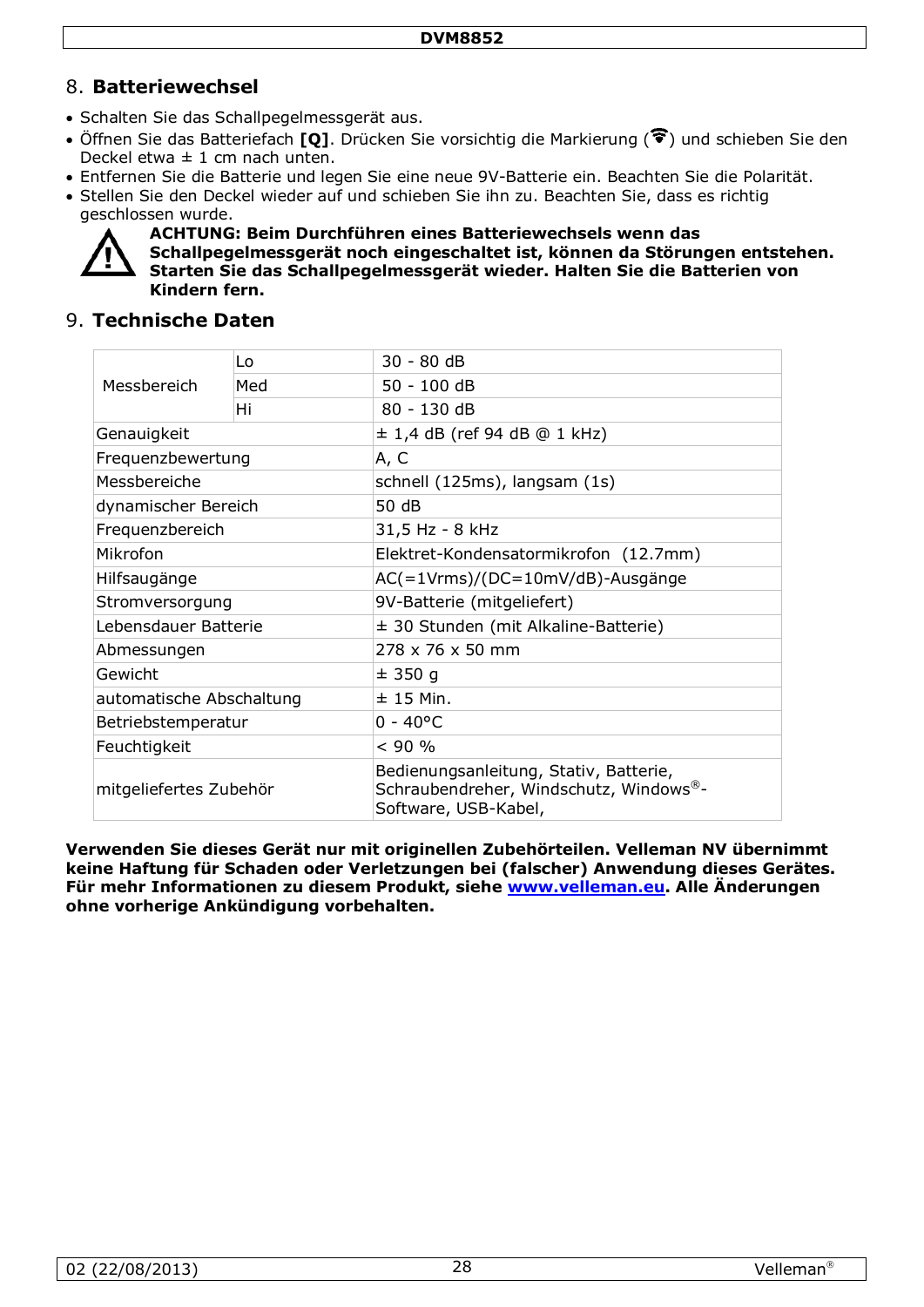#### ŒD

#### **Velleman® Service and Quality Warranty**

Since its foundation in 1972, Velleman® acquired extensive experience in the electronics world and currently distributes its

experience in the electronics world and currently distributes its<br>products in over 85 countries.<br>All our products fulfil strict quality requirements and legal stipulations<br>All our products fulfil strict quality requirement

**General Warranty Conditions Concerning Consumer Products (for EU):** 

• All consumer products are subject to a 24-month warranty on production flaws and defective material as from the original date of purchase.

• Velleman® can decide to replace an article with an equivalent<br>article, or to refund the retail value totally or partially when the<br>complaint is valid and a free repair or replacement of the article is<br>impossible, or if t You will be delivered a replacing article or a refund at the value of 100% of the purchase price in case of a flaw occurred in the first year after the date of purchase and delivery, or a replacing article at 50% of the pu

#### **• Not covered by warranty:**

- all direct or indirect damage caused after delivery to the article<br>(e.g. by oxidation, shocks, falls, dust, dirt, humidity...), and by the<br>article, as well as its contents (e.g. data loss), compensation for loss<br>of profi

- consumable goods, parts or accessories that are subject to an aging process during normal use, such as batteries (rechargeable, non-rechargeable, built-in or replaceable), lamps, rubber parts, drive

belts... (unlimited list); - flaws resulting from fire, water damage, lightning, accident, natural

disaster, etc....;<br>- flaws caused deliberately, negligently or resulting from improper<br>handling, negligent maintenance, abusive use or use contrary to the<br>manufacturer's instructions;<br>- damage caused by a commercial, profe

- damage resulting from an inappropriate packing and shipping of the article;

- all damage caused by modification, repair or alteration performed

by a third party without written permission by Velleman®. • Articles to be repaired must be delivered to your Velleman® dealer, solidly packed (preferably in the original packaging), and be completed with the original receipt of purchase and a clear flaw description.

• Hint: In order to save on cost and time, please reread the manual<br>and check if the flaw is caused by obvious causes prior to presenting<br>the article for repair. Note that returning a non-defective article can<br>also involve

costs.

• The above conditions are without prejudice to all commercial warranties.

**The above enumeration is subject to modification according to the article (see article's manual).**

## (NL)

**Velleman® service- en kwaliteitsgarantie**  Velleman® heeft sinds zijn oprichting in 1972 een ruime ervaring opgebouwd in de elektronicawereld en verdeelt op dit moment producten in meer dan 85 landen. Al onze producten beantwoorden aan strikte kwaliteitseisen en aan de wettelijke bepalingen geldig in de EU. Om de kwaliteit te waarborgen, ondergaan onze producten op regelmatige tijdstippen een extra kwaliteitscontrole, zowel door onze eigen kwaliteitsafdeling als door externe gespecialiseerde

organisaties. Mocht er ondanks deze voorzorgen toch een probleem optreden, dan kunt u steeds een beroep doen op onze waarborg (zie waarborgvoorwaarden).

#### **Algemene waarborgvoorwaarden consumentengoederen (voor Europese Unie):**

• Op alle consumentengoederen geldt een garantieperiode van 24 maanden op productie- en materiaalfouten en dit vanaf de oorspronkelijke aankoopdatum.

• Indien de klacht gegrond is en een gratis reparatie of vervanging van een artikel onmogelijk is of indien de kosten hiervoor buiten verhouding zijn, kan Velleman® beslissen het desbetreffende artikel te vervangen door een gelijkwaardig artikel of de aankoopsom van<br>het artikel gedeeltelijk of volledig terug te betalen. In dat geval krijgt<br>u een vervangend product of terugbetaling ter waarde van 100% van<br>de aankoopsom bi jaar.

**• Valt niet onder waarborg:**

- alle rechtstreekse of onrechtstreekse schade na de levering<br>veroorzaakt aan het toestel (bv. door oxidatie, schokken, val, stof,<br>vuil, vocht...), en door het toestel, alsook zijn inhoud (bv. verlies van<br>data), vergoeding natuurrampen, enz.

- defecten veroorzaakt door opzet, nalatigheid of door een onoordeelkundige behandeling, slecht onderhoud of abnormaal gebruik of gebruik van het toestel strijdig met de voorschriften van de fabrikant.

- schade ten gevolge van een commercieel, professioneel of collectief<br>gebruik van het apparaat (bij professioneel gebruik wordt de<br>garantieperiode herleid tot 6 maand).<br>- schade veroorzaakt door onvoldoende bescherming bij

van het apparaat.

- alle schade door wijzigingen, reparaties of modificaties uitgevoerd<br>door derden zonder toestemming van Velleman®.<br>• Toestellen dienen ter reparatie aangeboden te worden bij uw

Velleman®-verdeler. Het toestel dient vergezeld te zijn van het oorspronkelijke aankoopbewijs. Zorg voor een degelijke verpakking (bij voorkeur de originele verpakking) en voeg een duidelijke foutomschrijving bij.

• Tip: alvorens het toestel voor reparatie aan te bieden, kijk nog<br>eens na of er geen voor de hand liggende reden is waarom het<br>toestel niet naar behoren werkt (zie handleiding). Op deze wijze kunt<br>u kosten en tijd bespar

• Elke commerciële garantie laat deze rechten onverminderd. **Bovenstaande opsomming kan eventueel aangepast worden naargelang de aard van het product (zie handleiding van het betreffende product).** 



**Garantie de service et de qualité Velleman®**  Depuis 1972, Velleman® a gagné une vaste expérience dans le secteur de l'électronique et est actuellement distributeur dans plus de

85 pays.

Tous nos produits répondent à des exigences de qualité rigoureuses<br>et à des dispositions légales en vigueur dans l'UE. Afin de garantir la<br>qualité, nous soumettons régulièrement nos produits à des contrôles<br>de qualité supp par un service qualité externe. Dans le cas improbable d'un défaut malgré toutes les précautions, il est possible d'invoquer notre garantie (voir les conditions de garantie).

## **Conditions générales concernant la garantie sur les produits grand public (pour l'UE) :**

• tout produit grand public est garanti 24 mois contre tout vice de production ou de matériaux à dater du jour d'acquisition effective ; • si la plainte est justifiée et que la réparation ou le remplacement d'un article est jugé impossible, ou lorsque les coûts s'avèrent disproportionnés, Velleman® s'autorise à remplacer ledit article par un article équivalent ou à rembourser la totalité ou une partie du prix d'achat. Le cas échéant, il vous sera consenti un article de<br>remplacement ou le remboursement complet du prix d'achat lors<br>d'un défaut dans un délai de 1 an après l'achat et la livraison, ou un<br>article de remplacement moye ans.

#### **• sont par conséquent exclus :**

- tout dommage direct ou indirect survenu à l'article après livraison (p.ex. dommage lié à l'oxydation, choc, chute, poussière, sable, impureté…) et provoqué par l'appareil, ainsi que son contenu (p.ex. perte de données) et une indemnisation éventuelle pour perte de

revenus ; - toute pièce ou accessoire nécessitant un remplacement causé par un usage normal comme p.ex. piles (rechargeables comme non rechargeables, intégrées ou remplaçables), ampoules, pièces en caoutchouc, courroies… (liste illimitée) ;

- tout dommage qui résulte d'un incendie, de la foudre, d'un<br>accident, d'une catastrophe naturelle, etc. ;<br>- out dommage provoqué par une négligence, volontaire ou non, une<br>utilisation ou un entretien incorrect, ou une uti

différente que celle pour laquelle il a été initialement prévu comme décrit dans la notice ;

- tout dommage engendré par un retour de l'appareil emballé dans

un conditionnement non ou insuffisamment protégé.<br>- toute réparation ou modification effectuée par une tierce personne<br>sans l'autorisation explicite de SA Velleman® ; - frais de transport de<br>et vers Velleman® si l'appareil

mention du défaut) ;<br>• tuyau : il est conseillé de consulter la notice et de contrôler câbles,<br>piles, etc. avant de retourner l'appareil. Un appareil retourné jugé<br>défectueux qui s'avère en bon état de marche pourra faire

d'une note de frais à charge du consommateur ; • une réparation effectuée en-dehors de la période de garantie fera l'objet de frais de transport ;

• toute garantie commerciale ne porte pas atteinte aux conditions susmentionnées.

**La liste susmentionnée peut être sujette à une complémentation selon le type de l'article et être mentionnée dans la notice d'emploi.**